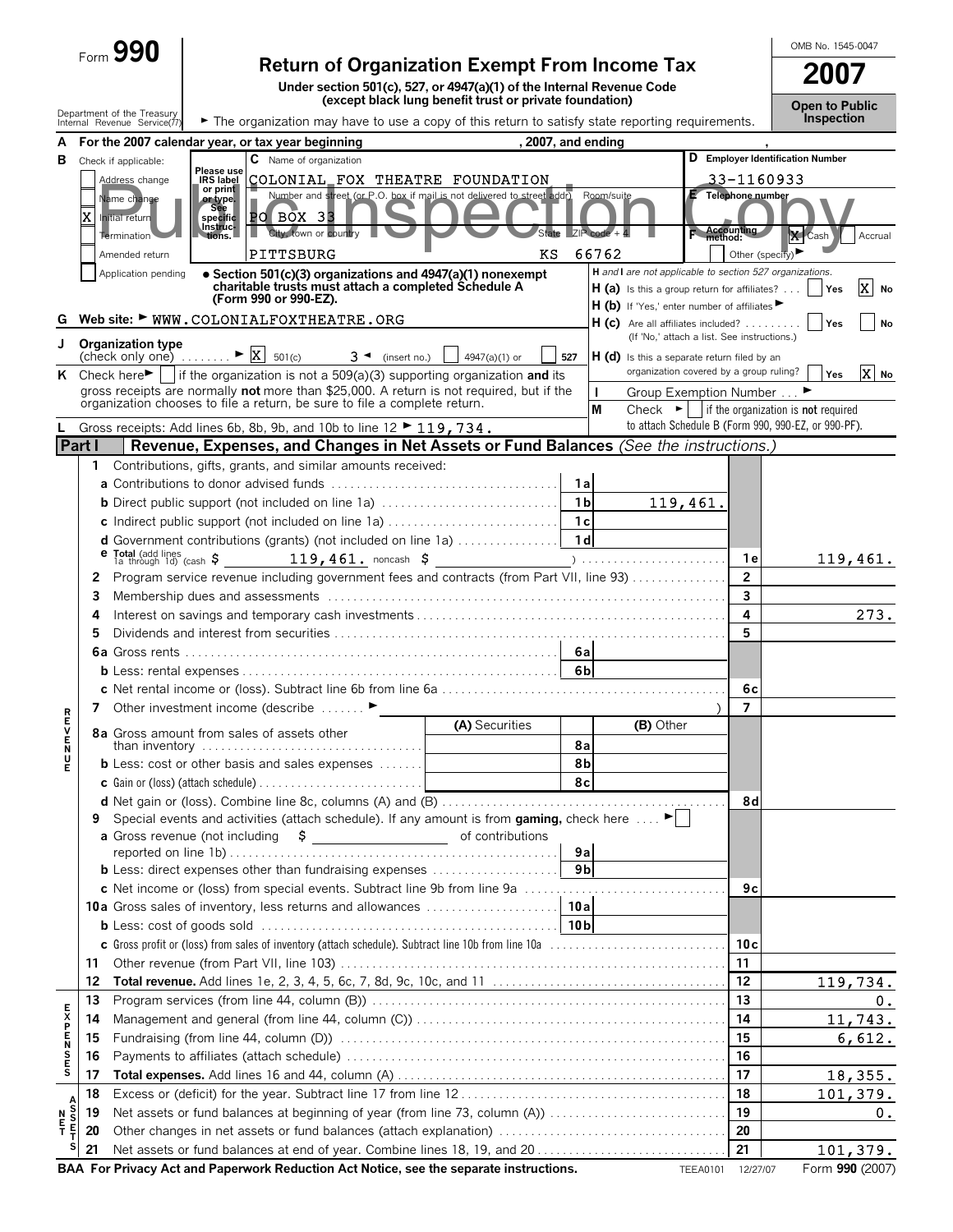#### Form **990** (2007) COLONIAL FOX THEATRE FOUNDATION 33-1160933 Page 2

*Do not include amounts reported on line 6b, 8b, 9b, 10b, or 16 of Part I.*

**(D)** Fundraising

**(C)** Management and general

**22a** Grants paid from donor advised funds (attach sch) (cash \$ non-cash \$ If this amount includes<br>foreign grants, check here **. . FOR ...** 22a **36** Occupancy . . . . . . . . . . . . . . . . . . . . . . . . . . **36 37** Equipment rental and maintenance . . . . . **37 38** Printing and publications . . . . . . . . . . . . . . **38 39** Travel . . . . . . . . . . . . . . . . . . . . . . . . . . . . . . . **39 40** Conferences, conventions, and meetings . . . . . . . . . **40 41** Interest . . . . . . . . . . . . . . . . . . . . . . . . . . . . . **41 42** Depreciation, depletion, etc (attach schedule) . . . . . . **42 43** Other expenses not covered above (itemize): **a 43a** ADVERTISING/PROMOTION **b 43b** AWARDS **c 43c** BOARD DEVELOPMENT **d 43d** INSURANCE **e 43e** MEMBERSHIPS **f 43f** MISCELLANEOUS **g 43g** CFSEK ADMIN EXPENSES **28** Employee benefits not included on lines 25a - 27 . . . . . . . . . . . . . . . . . . . . . . . . **28 29** Payroll taxes . . . . . . . . . . . . . . . . . . . . . . . . . **29 30** Professional fundraising fees . . . . . . . . . . . **30 31** Accounting fees . . . . . . . . . . . . . . . . . . . . . . **31 32** Legal fees . . . . . . . . . . . . . . . . . . . . . . . . . . . **32 33** Supplies . . . . . . . . . . . . . . . . . . . . . . . . . . . . **33 34** Telephone . . . . . . . . . . . . . . . . . . . . . . . . . . . **34 35** Postage and shipping . . . . . . . . . . . . . . . . . **35** If 'Yes,' enter (i) the aggregate amount of these joint costs  $\frac{1}{2}$  ; (ii) the amount allocated to Program services \$ ; **(iii)** the amount allocated to Management and general \$ ; and **(iv)** the amount allocated **44 Total functional expenses.** Add lines 22a through 43g. (Organizations completing columns (B) - (D), carry these totals to lines 13 - 15) . . . . . . **44** Joint Costs. Check .  $\blacktriangleright$  if you are following SOP 98-2. Are any joint costs from a combined educational campaign and fundraising solicitation reported in **(B)** Program services? . . . . . . . . . . G **Yes No 22b** Other grants and all (cash \$ non-cash \$ If this amount includes foreign grants, check here  $\therefore$   $\blacktriangleright$   $\mid$   $\mid$   $\ldots$  **22b 23** Specific assistance to individuals (attach schedule) . . . . . . . . . . . . . . . . . . . . . **23 24** Benefits paid to or for members (attach schedule) . . . . . . . . . . . . . . . . . . . . . **24 25a** Compensation of current officers, directors, key employees, etc. listed in Part V-A . . . . . . . . . . . . . . . . . . . . . . . . . . **25a b** Compensation of former officers, directors, key employees, etc. listed in Part V-B . . . . . . . . . . . . . . . . . . . . . . . . . . **25b c** Compensation and other distributions, not included above, to disqualified persons (as defined under section 4958(f)(1)) and persons described in section 4958(c)(3)(B) . . . . . . . . . . . . . . . . . . . . . . . . . . . **25c 26** Salaries and wages of employees not included on lines 25a, b, and c . . . . . . . . . **26 27** Pension plan contributions not included on lines 25a, b, and c . . . . . . . . . **27**  $0. | 0. | 0. | 0.$  $1,894.$  0. 1,894. 0. 350. 0. 350. 0.  $1,259.$   $0.$  559. 700.  $1,847.$  0.  $1,847.$  0.  $414.$  0. 320. 320. 94.  $2,570.$  |  $0.$  |  $570.$  |  $2,000.$  $1,725.$  0. 0. 1,725. 0.  $432.$  0.  $432.$  0. 976. **0.** 0. 976. **0.**  $18.$  0. 18. 0.  $18,355.$  0. 11,743. 6,612. X No 3,818. 278. 463. 1,440. 655. 162. 54. 0. 0. 0. 0. 0. 0. 0.  $\Omega$ . 278. 463. 1,440. 655. 162. 54. 3,818.  $0_{.}$ 0.  $0_{\cdot}$  $0.$  $0_{\cdot}$ 0. **Copy** 

**Part II** Statement of Functional Expenses All organizations must complete column (A). Columns (B), (C), and (D) are required for section 501(c)(3) and (4) organizations and section 4947(a)(1) nonexempt charitable trusts b

**(A) Total (B)** Program

**services**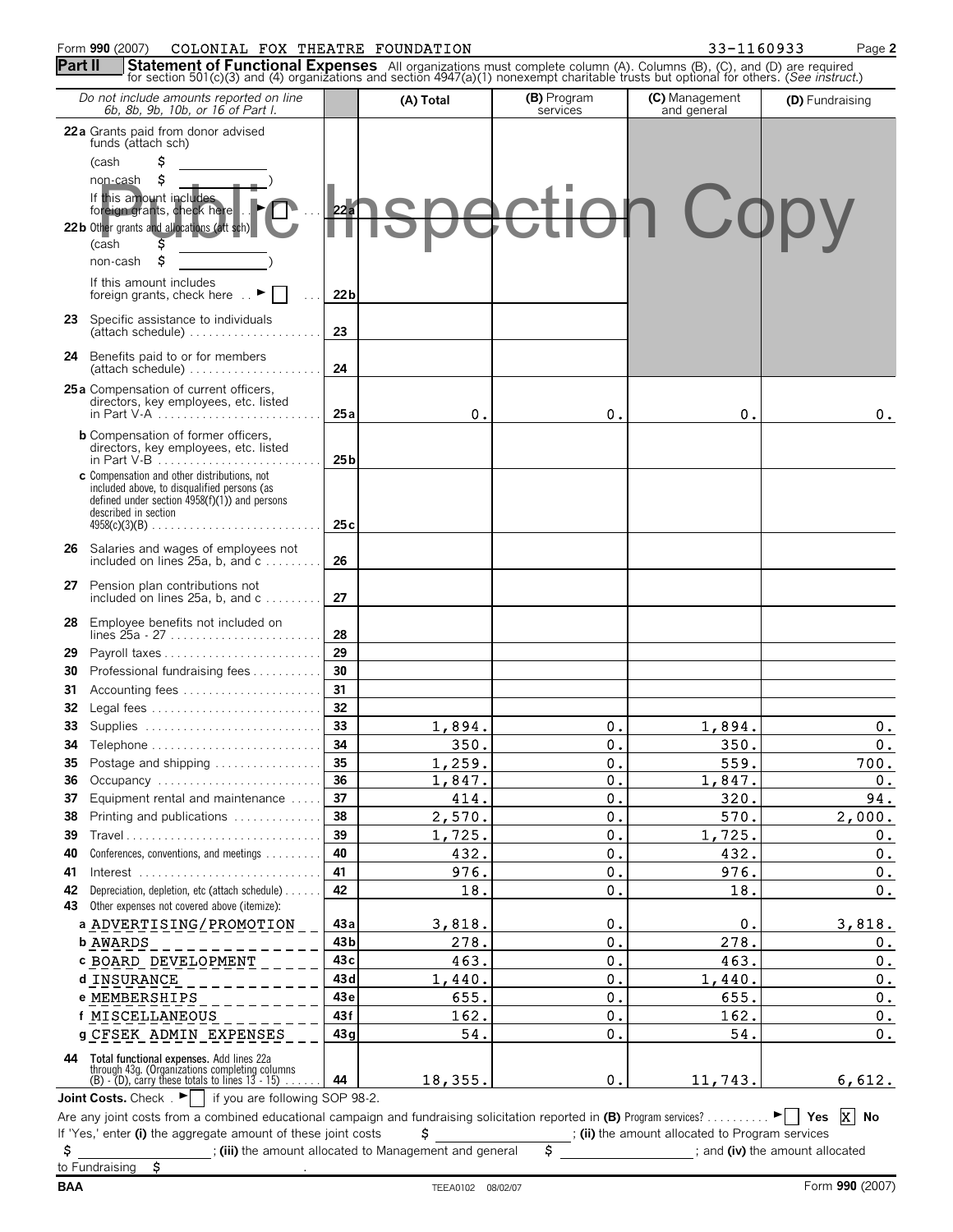| Form 990 (2007)                                                          | COLONIAL FOX THEATRE FOUNDATION                                                                                                                                                                                                                                                                                                                                                                                                      | 33-1160933 | Page 3                                                                                                                                       |
|--------------------------------------------------------------------------|--------------------------------------------------------------------------------------------------------------------------------------------------------------------------------------------------------------------------------------------------------------------------------------------------------------------------------------------------------------------------------------------------------------------------------------|------------|----------------------------------------------------------------------------------------------------------------------------------------------|
| Part III                                                                 | <b>Statement of Program Service Accomplishments</b> (See the instructions.)                                                                                                                                                                                                                                                                                                                                                          |            |                                                                                                                                              |
|                                                                          | Form 990 is available for public inspection and, for some people, serves as the primary or sole source of information about a particular<br>organization. How the public perceives an organization in such cases may be determined by the information presented on its return. Therefore,<br>please make sure the return is complete and accurate and fully describes, in Part III, the organization's programs and accomplishments. |            |                                                                                                                                              |
| What is the organization's primary exempt purpose? $\blacktriangleright$ | PRESERVATION AND UTILIZATION OF COLONIAL FOX THEATRE<br>All organizations must describe their exempt purpose achievements in a clear and concise manner. State the number of clients served, publications issued, etc. Discuss achievements that are not measurable. (Section 501(c)(                                                                                                                                                |            | <b>Program Service Expenses</b><br>(Required for 501(c)(3) and<br>(4) organizations and<br>$4947(a)(1)$ trusts; but<br>optional for others.) |
|                                                                          | a THE FOUNDATION PURCHASED THE COLONIAL FOX THEATRE<br>BUILDING AND BEGAN PLANS TO RENOVATE THE STRUCTURE.                                                                                                                                                                                                                                                                                                                           |            |                                                                                                                                              |
| (Grants and allocations<br>S.<br>b                                       | 0. ) If this amount includes foreign grants, check here $\blacktriangleright$                                                                                                                                                                                                                                                                                                                                                        |            | 0.                                                                                                                                           |
| (Grants and allocations                                                  | ) If this amount includes foreign grants, check here $\blacktriangleright$                                                                                                                                                                                                                                                                                                                                                           |            |                                                                                                                                              |
| S<br>(Grants and allocations                                             | ) If this amount includes foreign grants, check here $\blacktriangleright$                                                                                                                                                                                                                                                                                                                                                           |            |                                                                                                                                              |
|                                                                          |                                                                                                                                                                                                                                                                                                                                                                                                                                      |            |                                                                                                                                              |
| s<br>(Grants and allocations)                                            | ) If this amount includes foreign grants, check here $\blacktriangleright$                                                                                                                                                                                                                                                                                                                                                           |            |                                                                                                                                              |
| (Grants and allocations<br>s                                             | ) If this amount includes foreign grants, check here ▶                                                                                                                                                                                                                                                                                                                                                                               |            |                                                                                                                                              |
|                                                                          | f Total of Program Service Expenses (should equal line 44, column (B), Program services)                                                                                                                                                                                                                                                                                                                                             |            | 0.                                                                                                                                           |
| BAA                                                                      |                                                                                                                                                                                                                                                                                                                                                                                                                                      |            | Form 990 (2007)                                                                                                                              |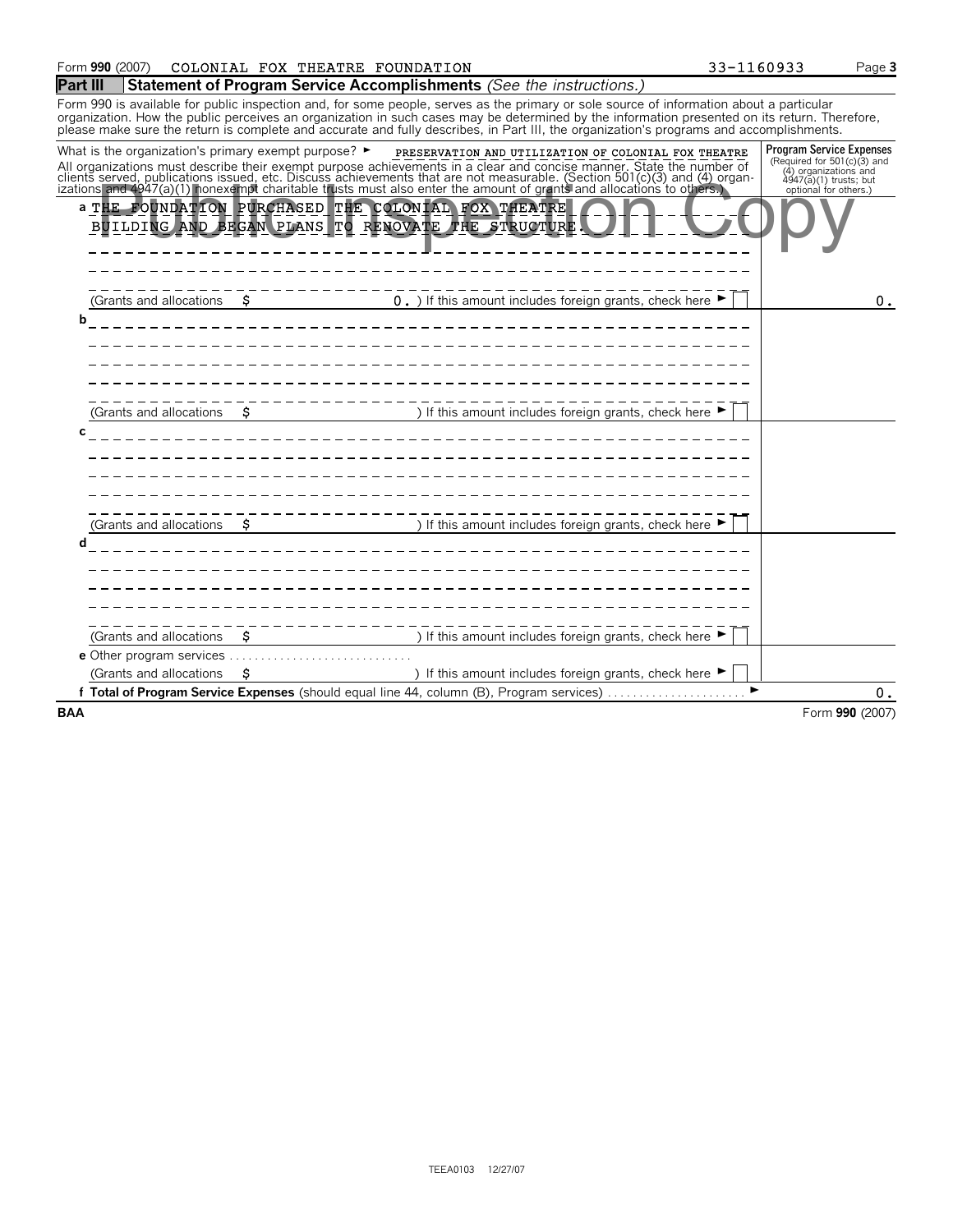# Form **990** (2007) COLONIAL FOX THEATRE FOUNDATION  $33-1160933$  Page 4

|                            | <b>Part IV</b> | <b>Balance Sheets</b> (See the instructions.)                                                                                                           |                          |                       |                    |
|----------------------------|----------------|---------------------------------------------------------------------------------------------------------------------------------------------------------|--------------------------|-----------------------|--------------------|
|                            |                | Note: Where required, attached schedules and amounts within the description<br>column should be for end-of-year amounts only.                           | (A)<br>Beginning of year |                       | (B)<br>End of year |
|                            |                |                                                                                                                                                         | О.                       | 45                    | 43, 131.           |
|                            | 46             |                                                                                                                                                         | $\mathbf 0$ .            | 46                    | 14,548.            |
|                            |                | 47a Accounts receivable<br>47 a<br><b>b</b> Less: allowance for doubtful accounts<br>47 Б<br>48a<br>48a Pledges receivable                              |                          | Фтс                   |                    |
|                            |                | 48 <sub>b</sub><br><b>b</b> Less: allowance for doubtful accounts $\ldots$ ,,,,,,,,,,,,                                                                 |                          | 48 <sub>c</sub>       |                    |
|                            | 49             |                                                                                                                                                         |                          | 49                    |                    |
|                            |                | 50 a Receivables from current and former officers, directors, trustees, and key                                                                         |                          | 50a                   |                    |
|                            |                | <b>b</b> Receivables from other disqualified persons (as defined under section $4958(f)(1)$ )                                                           |                          | 50 <sub>b</sub>       |                    |
| <b>ASSET</b>               |                | <b>51a</b> Other notes and loans receivable                                                                                                             |                          |                       |                    |
| S                          |                | 51 <sub>b</sub><br><b>b</b> Less: allowance for doubtful accounts $\ldots$                                                                              |                          | 51 c                  |                    |
|                            |                |                                                                                                                                                         |                          | 52                    |                    |
|                            |                |                                                                                                                                                         |                          | 53                    |                    |
|                            |                | <b>FMV</b><br><b>54a</b> Investments – publicly-traded securities $\ldots$ $\ldots$ $\ldots$<br>Cost                                                    |                          | 54a                   |                    |
|                            |                | <b>b</b> Investments - other securities (attach sch)<br><b>FMV</b><br>Cost                                                                              |                          | 54 <sub>b</sub>       |                    |
|                            |                | <b>55a</b> Investments – land, buildings, & equipment: basis $\therefore$ <b>55a</b><br><b>b</b> Less: accumulated depreciation<br>55 <sub>b</sub>      |                          |                       |                    |
|                            |                | Investments - other (attach schedule)                                                                                                                   |                          | 55 <sub>c</sub><br>56 |                    |
|                            | 56             | 57a<br><b>57a</b> Land, buildings, and equipment: basis<br>63,366.                                                                                      |                          |                       |                    |
|                            |                |                                                                                                                                                         |                          |                       |                    |
|                            |                | <b>b</b> Less: accumulated depreciation<br>57 <sub>b</sub><br>18.<br>$\mathsf{l}$ (attach schedule) $\ldots \ldots \ldots \ldots \ldots \ldots \ldots$  | 0.                       | 57c                   | 63,348.            |
|                            | 58             | Other assets, including program-related investments                                                                                                     |                          |                       |                    |
|                            |                | (describe $\blacktriangleright$                                                                                                                         | 0.                       | 58<br>59              |                    |
|                            | 59<br>60       | Total assets (must equal line 74). Add lines 45 through 58                                                                                              |                          | 60                    | 121,027.           |
|                            | 61             |                                                                                                                                                         |                          | 61                    |                    |
|                            | 62             |                                                                                                                                                         |                          | 62                    |                    |
| A<br>B                     |                |                                                                                                                                                         |                          |                       |                    |
|                            | 63             | Loans from officers, directors, trustees, and key                                                                                                       |                          | 63                    |                    |
|                            |                |                                                                                                                                                         |                          | 64a                   |                    |
| Ť                          |                |                                                                                                                                                         | 0.                       | 64b                   | 19,648.            |
| Ė<br>S                     | 65             | Other liabilities (describe $\blacktriangleright$<br>_____________________) <sub>.</sub>                                                                |                          | 65                    |                    |
|                            | 66             |                                                                                                                                                         | 0.                       | 66                    | 19,648.            |
|                            |                | $X$ and complete lines 67<br>Organizations that follow SFAS 117, check here ►                                                                           |                          |                       |                    |
| n<br>F                     |                | through 69 and lines 73 and 74.                                                                                                                         |                          |                       |                    |
|                            | 67             |                                                                                                                                                         | 0.                       | 67                    | 101,379.           |
| A<br>S<br>T<br>S<br>T<br>S | 68             |                                                                                                                                                         |                          | 68                    |                    |
|                            | 69             | Organizations that do not follow SFAS 117, check here $\blacktriangleright$ $\Box$ and complete lines                                                   |                          | 69                    |                    |
| R                          |                | 70 through 74.                                                                                                                                          |                          |                       |                    |
| F<br>D<br>D<br>D           | 70             |                                                                                                                                                         |                          | 70                    |                    |
|                            | 71             | Paid-in or capital surplus, or land, building, and equipment fund                                                                                       |                          | 71                    |                    |
|                            | 72             | Retained earnings, endowment, accumulated income, or other funds                                                                                        |                          | 72                    |                    |
| <b>BALANCES</b>            | 73             | Total net assets or fund balances. Add lines 67 through 69 or lines 70 through<br>72. (Column (A) must equal line 19 and column (B) must equal line 21) | О.                       | 73                    | 101,379.           |
|                            | 74             | Total liabilities and net assets/fund balances. Add lines 66 and 73                                                                                     | $\mathbf 0$ .            | 74                    | 121,027.           |
| <b>BAA</b>                 |                |                                                                                                                                                         |                          |                       | Form 990 (2007)    |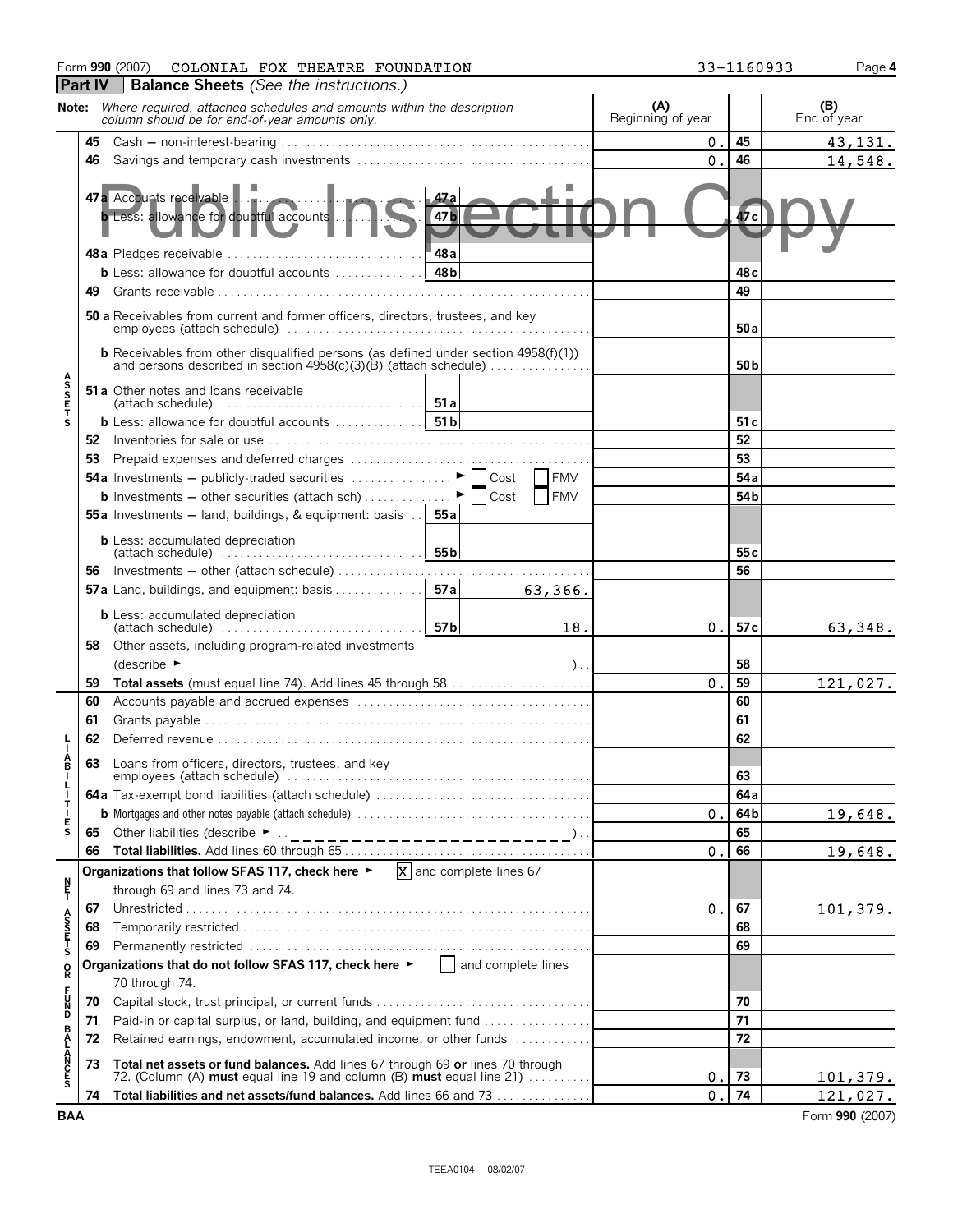| Form 990 (2007) | COLONIAL | FOX THEATRE FOUNDATION | 33-1160933 | Page 5 |
|-----------------|----------|------------------------|------------|--------|

**Part IV-A Reconciliation of Revenue per Audited Financial Statements with Revenue per Return** *(See the instructions.)*

|            |                                                                                                                                                                                                                                  |                                                 |                   |                                   |                |                                          |                   | N/A                              |
|------------|----------------------------------------------------------------------------------------------------------------------------------------------------------------------------------------------------------------------------------|-------------------------------------------------|-------------------|-----------------------------------|----------------|------------------------------------------|-------------------|----------------------------------|
| a<br>b     | Amounts included on line a but not on Part I. line 12:                                                                                                                                                                           |                                                 |                   |                                   |                |                                          | a                 |                                  |
|            |                                                                                                                                                                                                                                  |                                                 |                   |                                   | b <sub>1</sub> |                                          |                   |                                  |
|            |                                                                                                                                                                                                                                  |                                                 |                   |                                   | b2             |                                          |                   |                                  |
|            |                                                                                                                                                                                                                                  |                                                 |                   |                                   | b3             |                                          |                   |                                  |
|            | 2Donated services and use of facilities<br>3Recoveries of prior year grants<br>40ther (specify):                                                                                                                                 |                                                 |                   |                                   |                |                                          |                   |                                  |
|            |                                                                                                                                                                                                                                  |                                                 |                   |                                   | b4             |                                          |                   |                                  |
|            |                                                                                                                                                                                                                                  |                                                 |                   |                                   |                |                                          | b                 |                                  |
| C          |                                                                                                                                                                                                                                  |                                                 |                   |                                   |                |                                          | $\mathbf{c}$      |                                  |
| d          | Amounts included on Part I, line 12, but not on line a:                                                                                                                                                                          |                                                 |                   |                                   |                |                                          |                   |                                  |
|            | 1 Investment expenses not included on Part I, line 6b                                                                                                                                                                            |                                                 |                   |                                   | d1             |                                          |                   |                                  |
|            | 2Other (specify):<br>_________________________________                                                                                                                                                                           |                                                 |                   |                                   |                |                                          |                   |                                  |
|            |                                                                                                                                                                                                                                  |                                                 |                   |                                   | d2             |                                          |                   |                                  |
|            |                                                                                                                                                                                                                                  |                                                 |                   |                                   |                |                                          | d<br>$\mathbf{e}$ |                                  |
| e          | Part IV-B   Reconciliation of Expenses per Audited Financial Statements with Expenses per Return                                                                                                                                 |                                                 |                   |                                   |                |                                          |                   |                                  |
|            |                                                                                                                                                                                                                                  |                                                 |                   |                                   |                |                                          |                   | N/A                              |
| a          |                                                                                                                                                                                                                                  |                                                 |                   |                                   |                |                                          | a                 |                                  |
| b          | Amounts included on line a but not on Part I. line 17:                                                                                                                                                                           |                                                 |                   |                                   |                |                                          |                   |                                  |
|            |                                                                                                                                                                                                                                  |                                                 |                   |                                   | b1             |                                          |                   |                                  |
|            |                                                                                                                                                                                                                                  |                                                 |                   |                                   | b2             |                                          |                   |                                  |
|            |                                                                                                                                                                                                                                  |                                                 |                   |                                   | b3             |                                          |                   |                                  |
|            | 4Other (specify):<br>__________________________________                                                                                                                                                                          |                                                 |                   |                                   |                |                                          |                   |                                  |
|            |                                                                                                                                                                                                                                  | ----------------------------                    |                   |                                   | b4             |                                          |                   |                                  |
|            |                                                                                                                                                                                                                                  |                                                 |                   |                                   |                |                                          | b                 |                                  |
| c          |                                                                                                                                                                                                                                  |                                                 |                   |                                   |                |                                          | $\mathbf c$       |                                  |
| d          | Amounts included on Part I, line 17, but not on line a:                                                                                                                                                                          |                                                 |                   |                                   |                |                                          |                   |                                  |
|            | 1 Investment expenses not included on Part I, line 6b                                                                                                                                                                            |                                                 |                   |                                   | d1             |                                          |                   |                                  |
|            | 20ther (specify):<br>_________________________________                                                                                                                                                                           |                                                 |                   |                                   | d2             |                                          |                   |                                  |
|            |                                                                                                                                                                                                                                  |                                                 |                   |                                   |                |                                          | d                 |                                  |
| е          |                                                                                                                                                                                                                                  |                                                 |                   |                                   |                |                                          | $\mathbf{e}$      |                                  |
|            | Part V-A                                                                                                                                                                                                                         |                                                 |                   |                                   |                |                                          |                   |                                  |
|            | <b>Current Officers, Directors, Trustees, and Key Employees</b> (List each person who was an officer, director, trustee, or key employee at any time during the year even if they were not compensated.) (See the instructions.) |                                                 |                   |                                   |                |                                          |                   |                                  |
|            |                                                                                                                                                                                                                                  | (B) Title and average hours<br>per week devoted |                   | (C) Compensation<br>(if not paid, |                | (D) Contributions to<br>employee benefit |                   | (E) Expense<br>account and other |
|            | (A) Name and address                                                                                                                                                                                                             | to position                                     |                   | enter $-0$ - $)$                  |                | plans and deferred                       |                   | allowances                       |
|            |                                                                                                                                                                                                                                  |                                                 |                   |                                   |                | compensation plans                       |                   |                                  |
|            | RHONA SHAND                                                                                                                                                                                                                      |                                                 |                   |                                   |                |                                          |                   |                                  |
|            | PO BOX 33                                                                                                                                                                                                                        | KS 66762 PRESIDENT                              |                   |                                   |                |                                          |                   |                                  |
|            | PITTSBURG<br>PAUL KEYS                                                                                                                                                                                                           |                                                 | 10.00             |                                   | 0.             | Ο.                                       |                   | 0.                               |
|            | PO BOX 33                                                                                                                                                                                                                        |                                                 |                   |                                   |                |                                          |                   |                                  |
|            | KS 66762<br>PITTSBURG                                                                                                                                                                                                            | VICE PRESIDENT                                  | 5.00              |                                   | 0.             | Ο.                                       |                   | 0.                               |
|            | VONNIE CORSINI                                                                                                                                                                                                                   |                                                 |                   |                                   |                |                                          |                   |                                  |
|            | PO BOX 33                                                                                                                                                                                                                        |                                                 |                   |                                   |                |                                          |                   |                                  |
|            | PITTSBURG<br>KS 66762                                                                                                                                                                                                            | <b>VICE PRESIDENT</b>                           | 5.00              |                                   | 0.             | Ο.                                       |                   | 0.                               |
|            | RACHEL PATTERSON                                                                                                                                                                                                                 |                                                 |                   |                                   |                |                                          |                   |                                  |
|            | PO BOX 33                                                                                                                                                                                                                        |                                                 |                   |                                   |                |                                          |                   |                                  |
|            | PITTSBURG                                                                                                                                                                                                                        | KS 66762 SECRETARY                              | 2.00              |                                   | 0.             | Ο.                                       |                   | 0.                               |
|            | ANN TOLLEY                                                                                                                                                                                                                       |                                                 |                   |                                   |                |                                          |                   |                                  |
|            | PO BOX 33                                                                                                                                                                                                                        |                                                 |                   |                                   |                |                                          |                   |                                  |
|            | KS 66762<br>PITTSBURG                                                                                                                                                                                                            | <b>SECRETARY</b>                                | 2.00              |                                   | 0.             | Ο.                                       |                   | $\mathsf{o}$ .                   |
|            | See List of Officers, Directors, Trustees, & Key Employees Statemen                                                                                                                                                              |                                                 |                   |                                   |                |                                          |                   |                                  |
|            |                                                                                                                                                                                                                                  |                                                 |                   |                                   |                |                                          |                   |                                  |
| <b>BAA</b> |                                                                                                                                                                                                                                  |                                                 | TEEA0105 08/02/07 |                                   |                |                                          |                   | Form 990 (2007)                  |
|            |                                                                                                                                                                                                                                  |                                                 |                   |                                   |                |                                          |                   |                                  |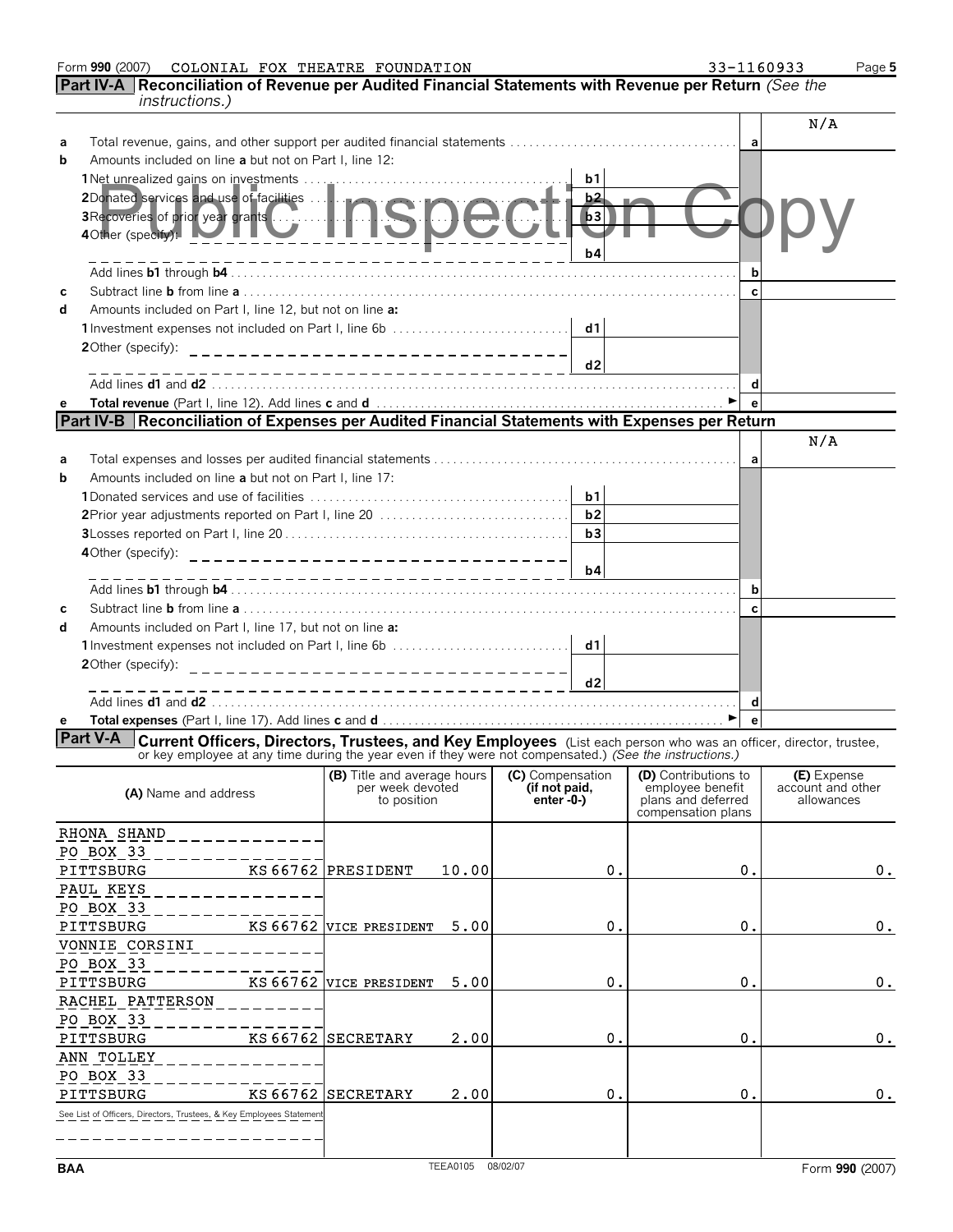| Form 990 (2007) COLONIAL FOX THEATRE FOUNDATION                                                                                                                                                                                                                                                                                                                                      | 33-1160933      |       | Page 6 |
|--------------------------------------------------------------------------------------------------------------------------------------------------------------------------------------------------------------------------------------------------------------------------------------------------------------------------------------------------------------------------------------|-----------------|-------|--------|
| Part V-A Current Officers, Directors, Trustees, and Key Employees (continued)                                                                                                                                                                                                                                                                                                        |                 | Yes l | No     |
| 75 a Enter the total number of officers, directors, and trustees permitted to vote on organization business at board meetings $\therefore$ > 31                                                                                                                                                                                                                                      |                 |       |        |
| <b>b</b> Are any officers, directors, trustees, or key employees listed in Form 990, Part V-A, or highest compensated employees<br>listed in Schedule A, Part I, or highest compensated professional and other independent contractors listed in Schedule<br>A, Part II-A or II-B, related to each other through family or business relationships? If 'Yes,' attach a statement that |                 |       |        |
| identifies the individuals and explains the relationship( $\zeta$ )                                                                                                                                                                                                                                                                                                                  | 75 <sub>b</sub> |       |        |
| c Do any officers, directors, trustees, or key employees listed in form 990, Part V-A, or highest compensated employees<br>listed in Schedule A, Part I, or highest compensated professional and other independent contractors listed in Schedule<br>A, Part II-A or II-B, receive compensation from any other organizations, whether tax exempt or taxable, that are related        |                 |       |        |
| If Yes,' attach a statement that includes the information described in the instructions.                                                                                                                                                                                                                                                                                             |                 |       |        |
|                                                                                                                                                                                                                                                                                                                                                                                      |                 |       |        |

### **Part V-B Former Officers, Directors, Trustees, and Key Employees That Received Compensation or Other**

**Benefits** (If any former officer, director, trustee, or key employee received compensation or other benefits (described below)<br>during the year, list that person below and enter the amount of compensation or other benefits the instructions.)

| (A) Name and address | (B) Loans and<br>Advances | <b>(C)</b> Compensation<br>(if not paid,<br>enter -0-) | <b>(D)</b> Contributions to<br>employee benefit<br>plans and deferred<br>compensation plans | <b>(E)</b> Expense<br>account and other<br>allowances |
|----------------------|---------------------------|--------------------------------------------------------|---------------------------------------------------------------------------------------------|-------------------------------------------------------|
|                      |                           |                                                        |                                                                                             |                                                       |
|                      |                           |                                                        |                                                                                             |                                                       |
|                      |                           |                                                        |                                                                                             |                                                       |
|                      |                           |                                                        |                                                                                             |                                                       |
|                      |                           |                                                        |                                                                                             |                                                       |
|                      |                           |                                                        |                                                                                             |                                                       |

| <b>Part VI Other Information</b> (See the instructions.)                                                                                                       |       | Yes | No.             |
|----------------------------------------------------------------------------------------------------------------------------------------------------------------|-------|-----|-----------------|
| Did the organization make a change in its activities or methods of conducting activities?<br>76                                                                |       |     |                 |
|                                                                                                                                                                | 76    |     | x               |
| Were any changes made in the organizing or governing documents but not reported to the IRS?<br>77                                                              | 77    |     | x.              |
| If 'Yes,' attach a conformed copy of the changes.                                                                                                              |       |     |                 |
| <b>78a</b> Did the organization have unrelated business gross income of \$1,000 or more during the year covered by this return?                                | 78al  |     | X               |
|                                                                                                                                                                | 78 b  |     |                 |
| Was there a liquidation, dissolution, termination, or substantial contraction during the<br>79                                                                 |       |     |                 |
|                                                                                                                                                                | 79    |     | X.              |
| 80 a ls the organization related (other than by association with a statewide or nationwide organization) through common                                        |       |     |                 |
| membership, governing bodies, trustees, officers, etc, to any other exempt or nonexempt organization?                                                          | 80 al |     | x               |
| <b>b</b> If 'Yes,' enter the name of the organization $\blacktriangleright$                                                                                    |       |     |                 |
| $\frac{1}{1}$ = $\frac{1}{1}$ = $\frac{1}{1}$ = $\frac{1}{1}$ = $\frac{1}{1}$ = $\frac{1}{1}$ and check whether it is $\frac{1}{1}$<br>exempt or<br>nonexempt. |       |     |                 |
|                                                                                                                                                                |       |     |                 |
|                                                                                                                                                                | 81 bl |     | X               |
| <b>BAA</b>                                                                                                                                                     |       |     | Form 990 (2007) |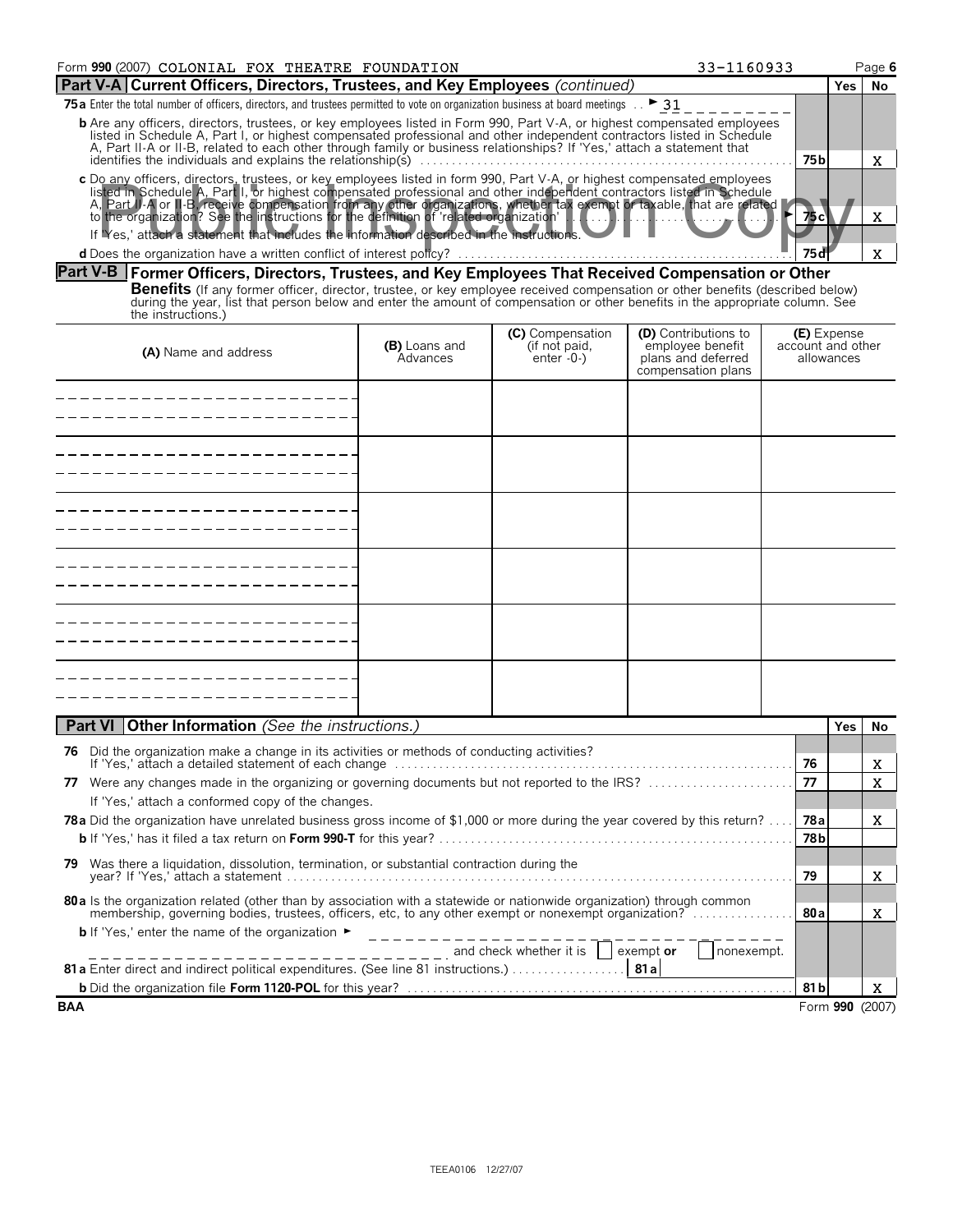| 33-1160933<br>Form <b>990</b> (2007)<br>COLONIAL FOX THEATRE FOUNDATION                                                                                                                                                                                   |                 |                 | Page 7 |
|-----------------------------------------------------------------------------------------------------------------------------------------------------------------------------------------------------------------------------------------------------------|-----------------|-----------------|--------|
| <b>Part VI Other Information</b> (continued)                                                                                                                                                                                                              |                 | Yes             | No     |
| 82 a Did the organization receive donated services or the use of materials, equipment, or facilities at no charge or at                                                                                                                                   | 82a             | X               |        |
| b If 'Yes,' you may indicate the value of these items here. Do not include this amount as<br>revenue in Part I or as an expense in Part II. (See instructions in Part III.)<br>82 <sub>b</sub>                                                            |                 |                 |        |
| 83 a Did the organization comply with the public inspection requirements for returns and exemption applications?                                                                                                                                          | 83a             | X               |        |
| <b>b</b> Did the organization comply with the disclosure requirements relating to <i>quid pro-quo</i> contributions?                                                                                                                                      | 83b             | $X_{-}$         |        |
| 84 a Did the organization solicit any contributions or gifts that were not tax deductible?<br>b If 'Yes,' did the organization include with every solicitation an express statement that such contributions or gifts were                                 | 84a             |                 | x      |
| not tax deductible? $\ldots, \ldots, \ldots, \ldots, \ldots, \ldots, \ldots$                                                                                                                                                                              | 84b<br>85a      | N/A             |        |
|                                                                                                                                                                                                                                                           | 85b             | N/A             |        |
| If 'Yes' was answered to either 85a or 85b, do not complete 85c through 85h below unless the organization received a                                                                                                                                      |                 |                 |        |
| waiver for proxy tax owed for the prior year.                                                                                                                                                                                                             |                 |                 |        |
| 85с<br>c Dues, assessments, and similar amounts from members<br>N/A                                                                                                                                                                                       |                 |                 |        |
| 85 d<br>N/A                                                                                                                                                                                                                                               |                 |                 |        |
| <b>e</b> Aggregate nondeductible amount of section $6033(e)(1)(A)$ dues notices 85e<br>N/A                                                                                                                                                                |                 |                 |        |
| N/A                                                                                                                                                                                                                                                       |                 |                 |        |
|                                                                                                                                                                                                                                                           | 85q             | N/A             |        |
| h If section 6033(e)(1)(A) dues notices were sent, does the organization agree to add the amount on line 85f to its reasonable estimate of                                                                                                                | 85h             | N/A             |        |
| 86 501(c)(7) organizations. Enter: a Initiation fees and capital contributions included on                                                                                                                                                                |                 |                 |        |
| 86 a<br>N/A                                                                                                                                                                                                                                               |                 |                 |        |
| <b>b</b> Gross receipts, included on line 12, for public use of club facilities<br>86 <sub>b</sub><br>N/A                                                                                                                                                 |                 |                 |        |
| 87a<br>87 $501(c)(12)$ organizations. Enter: a Gross income from members or shareholders<br>N/A                                                                                                                                                           |                 |                 |        |
| <b>b</b> Gross income from other sources. (Do not net amounts due or paid to other sources<br>87b<br>N/A                                                                                                                                                  |                 |                 |        |
| 88 a At any time during the year, did the organization own a 50% or greater interest in a taxable corporation or partnership, or an entity disregarded as separate from the organization under Regulations sections 301.7701-2                            |                 |                 |        |
|                                                                                                                                                                                                                                                           | 88a             |                 | x      |
|                                                                                                                                                                                                                                                           |                 |                 |        |
| <b>b</b> At any time during the year, did the organization, directly or indirectly, own a controlled entity within the meaning of                                                                                                                         | 88b             |                 | X.     |
| 89 a $501(c)(3)$ organizations. Enter: Amount of tax imposed on the organization during the year under:                                                                                                                                                   |                 |                 |        |
| 0. ; section 4912 ► _ _ _ _ _ _ _ _ _ _ 0. ; section 4955 ►<br>section 4911 $\blacktriangleright$<br>and a string of<br>0.                                                                                                                                |                 |                 |        |
| <b>b</b> $501(c)(3)$ and $501(c)(4)$ organizations. Did the organization engage in any section 4958 excess benefit transaction<br>during the year or did it become aware of an excess benefit transaction from a prior year? If 'Yes,' attach a statement | 89b             |                 | x      |
|                                                                                                                                                                                                                                                           |                 |                 |        |
| c Enter: Amount of tax imposed on the organization managers or disqualified persons during the<br>year under sections 4912, 4955, and 4958<br>0.                                                                                                          |                 |                 |        |
| d Enter: Amount of tax on line 89c, above, reimbursed by the organization                                                                                                                                                                                 |                 |                 |        |
| <b>e</b> All organizations. At any time during the tax year, was the organization a party to a prohibited tax shelter transaction? $\ldots$                                                                                                               | 89 <sub>e</sub> |                 | X      |
| f All organizations. Did the organization acquire a direct or indirect interest in any applicable insurance contract?                                                                                                                                     | 89f             |                 | X      |
| g For supporting organizations and sponsoring organizations maintaining donor advised funds. Did the supporting                                                                                                                                           |                 |                 |        |
| organization, or a fund maintained by a sponsoring organization, have excess business holdings at any time during                                                                                                                                         |                 |                 |        |
|                                                                                                                                                                                                                                                           | 89 a            |                 | X      |
|                                                                                                                                                                                                                                                           |                 |                 |        |
| <b>b</b> Number of employees employed in the pay period that includes March 12, 2007                                                                                                                                                                      | 90 <sub>b</sub> |                 | 0      |
| 91a The books are in care of ► AARON D. BESPERAT, CPA Telephone number ► (620) 231-2445                                                                                                                                                                   |                 |                 |        |
| Located at $\triangleright$ 112 W. 7TH STREET __________PITTSBURG _______<br>$KS$ ZIP + 4 $\blacktriangleright$ 66762                                                                                                                                     |                 |                 |        |
| <b>b</b> At any time during the calendar year, did the organization have an interest in or a signature or other authority over a                                                                                                                          |                 | <b>Yes</b>      | No     |
| financial account in a foreign country (such as a bank account, securities account, or other financial account)?                                                                                                                                          | 91 b            |                 | X      |
|                                                                                                                                                                                                                                                           |                 |                 |        |
| See the instructions for exceptions and filing requirements for Form TD F 90-22.1, Report of Foreign Bank and                                                                                                                                             |                 |                 |        |
| Financial Accounts.<br><b>BAA</b>                                                                                                                                                                                                                         |                 | Form 990 (2007) |        |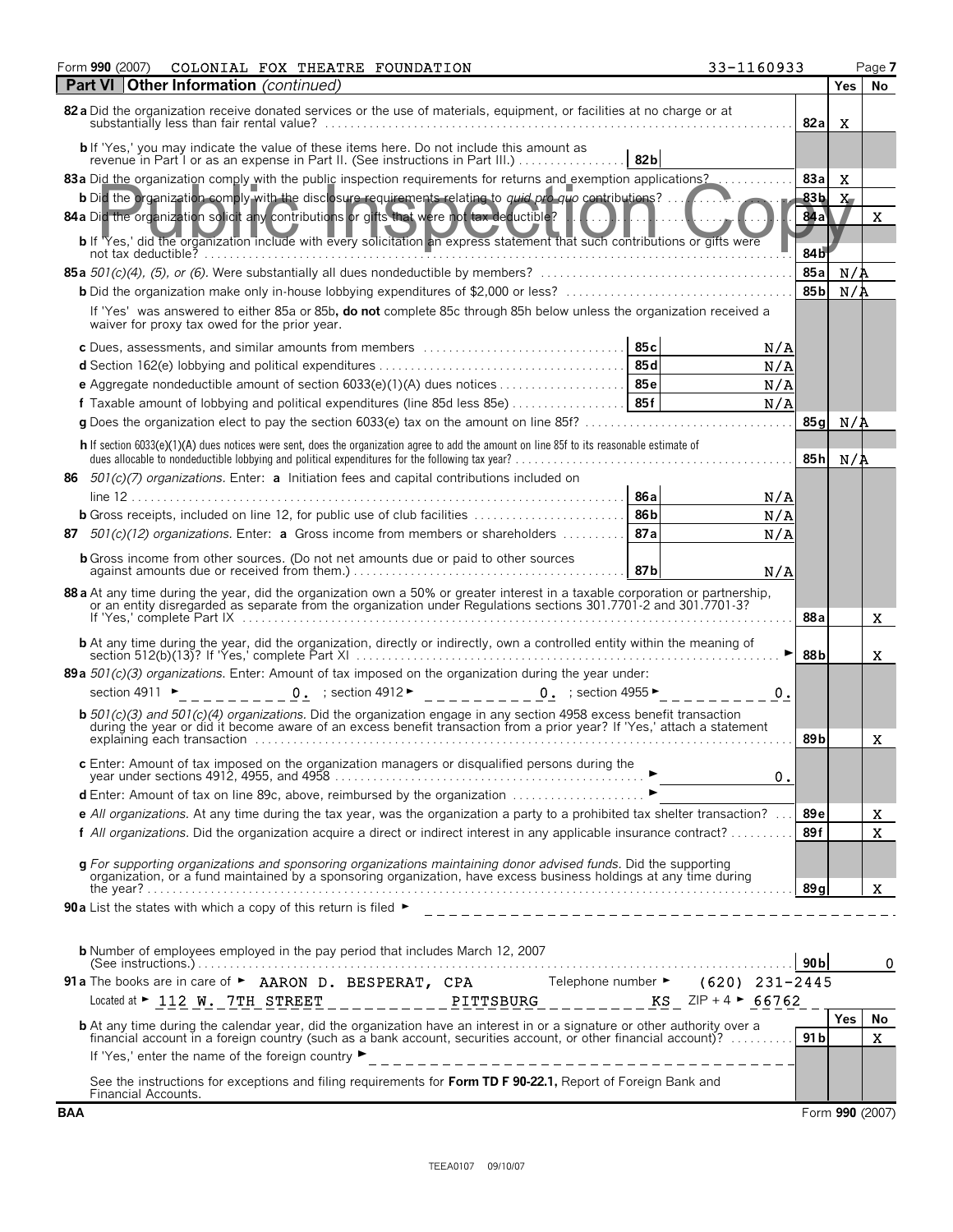|                                     | Form 990 (2007) COLONIAL FOX THEATRE FOUNDATION                                                                                                                                                                            |                                     |                           |                | 33-1160933                           | Page 8                               |
|-------------------------------------|----------------------------------------------------------------------------------------------------------------------------------------------------------------------------------------------------------------------------|-------------------------------------|---------------------------|----------------|--------------------------------------|--------------------------------------|
|                                     | <b>Part VI   Other Information</b> (continued)                                                                                                                                                                             |                                     |                           |                |                                      | Yes   No                             |
|                                     |                                                                                                                                                                                                                            |                                     |                           |                |                                      | X.                                   |
|                                     | If 'Yes,' enter the name of the foreign country ▶                                                                                                                                                                          |                                     |                           |                | _ _ _ _ _ _ _ _ _ _ _ _ _ _ _ _ _    |                                      |
|                                     |                                                                                                                                                                                                                            |                                     |                           |                |                                      |                                      |
|                                     | Part VII Analysis of Income Producing Activities (See the instructions.)                                                                                                                                                   |                                     |                           |                |                                      |                                      |
|                                     |                                                                                                                                                                                                                            |                                     | Unrelated business income |                | Excluded by section 512, 513, or 514 |                                      |
|                                     | Note: Enter gross amounts unless<br>otherwise indicated.                                                                                                                                                                   | (A)<br><b>Business code</b>         | (B)<br>Amount             | Exclusion code | (D)<br>Amount                        | Related or exempt<br>function income |
|                                     | 93 Program service revenue:                                                                                                                                                                                                |                                     |                           |                |                                      |                                      |
| b                                   |                                                                                                                                                                                                                            |                                     |                           |                |                                      |                                      |
| C                                   |                                                                                                                                                                                                                            |                                     |                           |                |                                      |                                      |
| d                                   |                                                                                                                                                                                                                            |                                     |                           |                |                                      |                                      |
| е                                   |                                                                                                                                                                                                                            |                                     |                           |                |                                      |                                      |
|                                     | f Medicare/Medicaid payments                                                                                                                                                                                               |                                     |                           |                |                                      |                                      |
|                                     | <b>g</b> Fees & contracts from government agencies $\ldots$                                                                                                                                                                |                                     |                           |                |                                      |                                      |
| 94                                  | Membership dues and assessments                                                                                                                                                                                            |                                     |                           |                |                                      |                                      |
| 95                                  | Interest on savings & temporary cash invmnts                                                                                                                                                                               |                                     |                           | 3              | 273.                                 |                                      |
| 96                                  | Dividends & interest from securities                                                                                                                                                                                       |                                     |                           |                |                                      |                                      |
| 97                                  | Net rental income or (loss) from real estate:                                                                                                                                                                              |                                     |                           |                |                                      |                                      |
|                                     | a debt-financed property                                                                                                                                                                                                   |                                     |                           |                |                                      |                                      |
| 98                                  | <b>b</b> not debt-financed property<br>Net rental income or (loss) from pers prop                                                                                                                                          |                                     |                           |                |                                      |                                      |
| 99                                  | Other investment income                                                                                                                                                                                                    |                                     |                           |                |                                      |                                      |
| 100                                 | Gain or (loss) from sales of assets                                                                                                                                                                                        |                                     |                           |                |                                      |                                      |
| 101                                 | other than inventory<br>Net income or (loss) from special events                                                                                                                                                           |                                     |                           |                |                                      |                                      |
| 102                                 | Gross profit or (loss) from sales of inventory                                                                                                                                                                             |                                     |                           |                |                                      |                                      |
|                                     | 103 Other revenue: a                                                                                                                                                                                                       |                                     |                           |                |                                      |                                      |
| b                                   | <u> The Communication of the Communication of the Communication of the Communication of the Communication of the Co</u>                                                                                                    |                                     |                           |                |                                      |                                      |
| c                                   |                                                                                                                                                                                                                            |                                     |                           |                |                                      |                                      |
| d                                   |                                                                                                                                                                                                                            |                                     |                           |                |                                      |                                      |
| е                                   |                                                                                                                                                                                                                            |                                     |                           |                |                                      |                                      |
|                                     | <b>104</b> Subtotal (add columns $(B)$ , $(D)$ , and $(E)$ ) $\ldots$ .                                                                                                                                                    |                                     |                           |                | 273.                                 |                                      |
|                                     |                                                                                                                                                                                                                            |                                     |                           |                |                                      | 273.                                 |
|                                     | Note: Line 105 plus line 1e, Part I, should equal the amount on line 12, Part I.                                                                                                                                           |                                     |                           |                |                                      |                                      |
|                                     | Part VIII Relationship of Activities to the Accomplishment of Exempt Purposes (See the instructions.)                                                                                                                      |                                     |                           |                |                                      |                                      |
| Line No.<br>$\overline{\textbf{v}}$ | Explain how each activity for which income is reported in column (E) of Part VII contributed importantly to the accomplishment<br>of the organization's exempt purposes (other than by providing funds for such purposes). |                                     |                           |                |                                      |                                      |
|                                     | N/A                                                                                                                                                                                                                        |                                     |                           |                |                                      |                                      |
|                                     |                                                                                                                                                                                                                            |                                     |                           |                |                                      |                                      |
|                                     |                                                                                                                                                                                                                            |                                     |                           |                |                                      |                                      |
|                                     |                                                                                                                                                                                                                            |                                     |                           |                |                                      |                                      |
|                                     | Part IX Information Regarding Taxable Subsidiaries and Disregarded Entities (See the instructions.)                                                                                                                        |                                     |                           |                |                                      | N/A                                  |
|                                     | (A)                                                                                                                                                                                                                        | (B)                                 | (C)                       |                | (D)                                  | (E)                                  |
|                                     | Name, address, and EIN of corporation,<br>partnership, or disregarded entity                                                                                                                                               | Percentage of<br>ownership interest | Nature of activities      |                | Total<br>income                      | End-of-year<br>assets                |
|                                     |                                                                                                                                                                                                                            | ୫                                   |                           |                |                                      |                                      |
|                                     |                                                                                                                                                                                                                            | g                                   |                           |                |                                      |                                      |
|                                     |                                                                                                                                                                                                                            | g                                   |                           |                |                                      |                                      |
|                                     |                                                                                                                                                                                                                            | 옹                                   |                           |                |                                      |                                      |
| Part X                              | Information Regarding Transfers Associated with Personal Benefit Contracts (See the instructions.)                                                                                                                         |                                     |                           |                |                                      |                                      |
|                                     | a Did the organization, during the year, receive any funds, directly or indirectly, to pay premiums on a personal benefit contract?.                                                                                       |                                     |                           |                |                                      | X No<br>Yes                          |
|                                     | <b>b</b> Did the organization, during the year, pay premiums, directly or indirectly, on a personal benefit contract?<br>Note: If 'Yes' to (b), file Form 8870 and Form 4720 (see instructions).                           |                                     |                           |                |                                      | X No<br>Yes                          |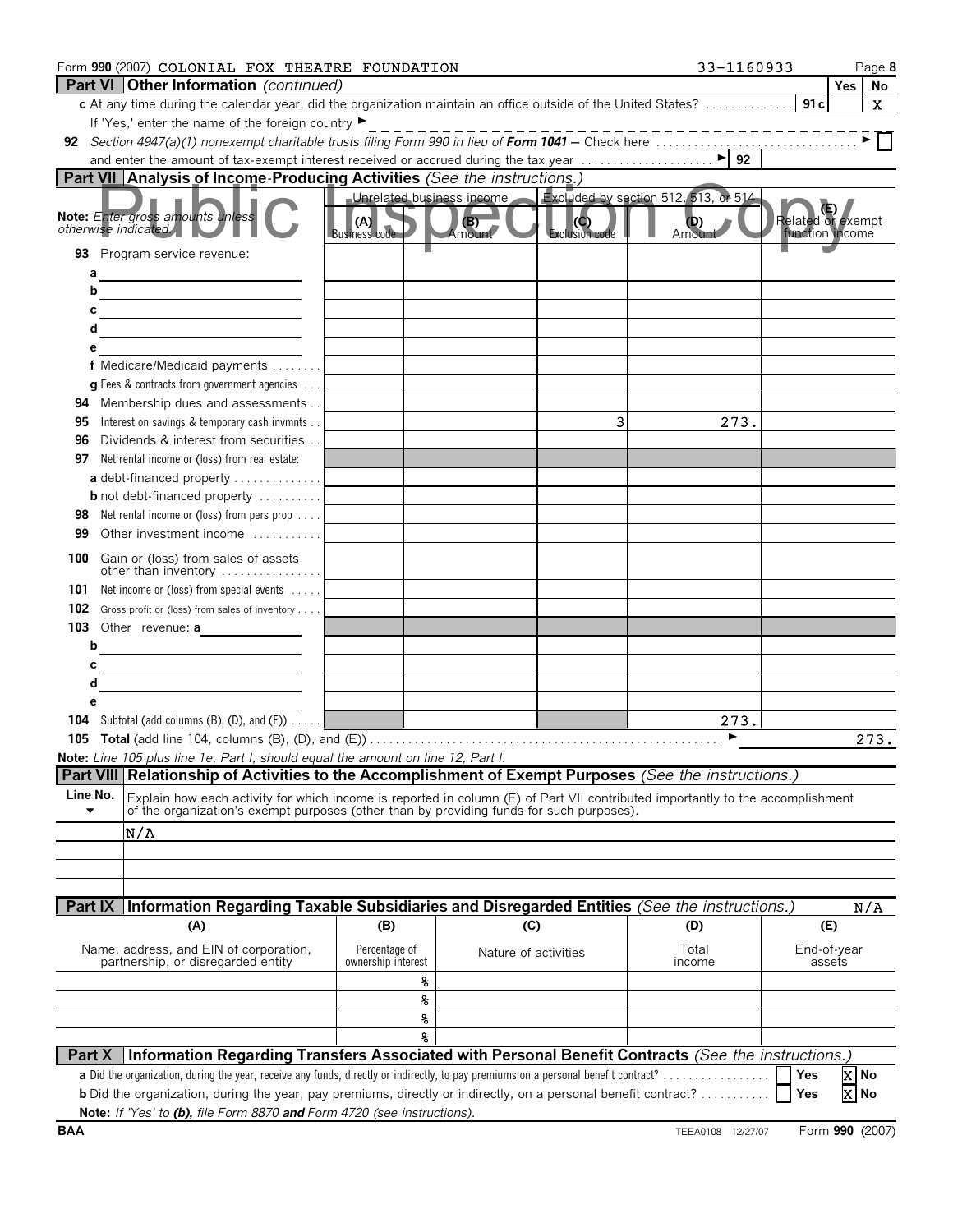|                 | Form 990 (2007) COLONIAL FOX THEATRE FOUNDATION                                                                                                                                                                                   |                                                 |          | 33-1160933                               |                                                       |                 | Page 9 |
|-----------------|-----------------------------------------------------------------------------------------------------------------------------------------------------------------------------------------------------------------------------------|-------------------------------------------------|----------|------------------------------------------|-------------------------------------------------------|-----------------|--------|
| <b>Part XI</b>  | Information Regarding Transfers To and From Controlled Entities. Complete only if the<br>organization is a controlling organization as defined in section $512(b)(13)$ .                                                          |                                                 |          |                                          |                                                       |                 |        |
|                 |                                                                                                                                                                                                                                   |                                                 |          |                                          |                                                       | N/A<br>Yes      | No     |
| 106             | Did the reporting organization make any transfers to a controlled entity as defined in section 512(b)(13) of the Code? If                                                                                                         |                                                 |          |                                          |                                                       |                 |        |
|                 |                                                                                                                                                                                                                                   |                                                 |          |                                          |                                                       |                 |        |
|                 | Name, address, of each<br>controlled entity                                                                                                                                                                                       | (B)<br>Employer Identification<br><b>Number</b> |          | (C)<br>Description of<br>transfer        | (D)<br>Amount of transfer                             |                 |        |
| а               |                                                                                                                                                                                                                                   |                                                 |          |                                          |                                                       |                 |        |
| b               |                                                                                                                                                                                                                                   |                                                 |          |                                          |                                                       |                 |        |
| С               |                                                                                                                                                                                                                                   |                                                 |          |                                          |                                                       |                 |        |
|                 | <b>Totals</b>                                                                                                                                                                                                                     |                                                 |          |                                          |                                                       |                 |        |
|                 |                                                                                                                                                                                                                                   |                                                 |          |                                          |                                                       | <b>Yes</b>      | No     |
| 107             | Did the reporting organization receive any transfers from a controlled entity as defined in section 512(b)(13) of the Code? If                                                                                                    |                                                 |          |                                          |                                                       |                 |        |
|                 |                                                                                                                                                                                                                                   |                                                 |          |                                          |                                                       |                 |        |
|                 | (A)<br>Name, address, of each<br>controlled entity                                                                                                                                                                                | (B)<br>Employer Identification<br><b>Number</b> |          | (C)<br>Description of<br>transfer        | (D)<br>Amount of transfer                             |                 |        |
| а               |                                                                                                                                                                                                                                   |                                                 |          |                                          |                                                       |                 |        |
| b               |                                                                                                                                                                                                                                   |                                                 |          |                                          |                                                       |                 |        |
| С               |                                                                                                                                                                                                                                   |                                                 |          |                                          |                                                       |                 |        |
|                 | <b>Totals</b>                                                                                                                                                                                                                     |                                                 |          |                                          |                                                       |                 |        |
| 108             | Did the organization have a binding written contract in effect on August 17, 2006, covering the interest, rents, royalties, and                                                                                                   |                                                 |          |                                          |                                                       | Yes             | No     |
|                 | Under penalties of perjury, I declare that I have examined this return, including accompanying schedules and statements, and to the best of my knowledge and belief, it is<br>true, correct, and complete. Declaration of prepare |                                                 |          |                                          |                                                       |                 |        |
| <b>Please</b>   |                                                                                                                                                                                                                                   |                                                 |          | 08/05/08                                 |                                                       |                 |        |
| Sign            | Signature of officer                                                                                                                                                                                                              |                                                 |          | Date                                     |                                                       |                 |        |
| <b>Here</b>     | VONNIE CORSINI<br>Type or print name and title.                                                                                                                                                                                   |                                                 |          | PRESIDENT                                |                                                       |                 |        |
| Paid            | Preparer's<br>signature                                                                                                                                                                                                           | Date                                            |          | Check if<br>self-                        | Preparer's SSN or PTIN (See<br>General Instruction X) |                 |        |
| Pre-<br>parer's | Aaron D. Besperat,<br><b>CPA</b><br>J.D. WILBERT, CPA,<br><b>TTC</b><br>Firm's name (or                                                                                                                                           |                                                 | 08/05/08 | ▶<br>employed                            |                                                       |                 |        |
| <b>Use</b>      | yours if self-<br>$\blacktriangleright$ 112 W.<br>7TH STREET<br>employed),<br>address, and                                                                                                                                        |                                                 |          | EIN                                      |                                                       |                 |        |
| Only            | PITTSBURG<br>$ZIP + 4$                                                                                                                                                                                                            | 66762<br>ΚS                                     |          | $\blacktriangleright$ (620)<br>Phone no. |                                                       | $231 - 2445$    |        |
| <b>BAA</b>      |                                                                                                                                                                                                                                   |                                                 |          |                                          |                                                       | Form 990 (2007) |        |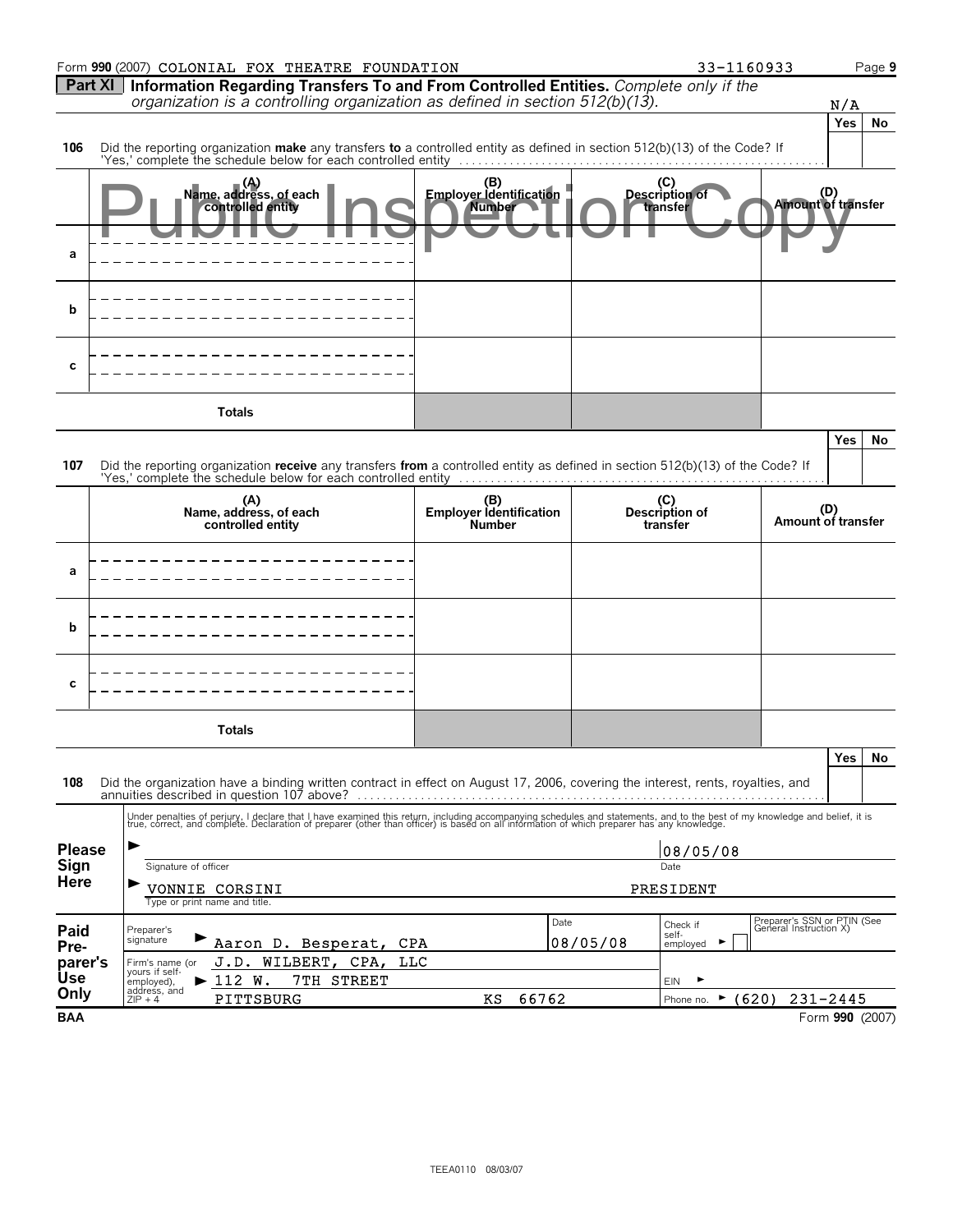| <b>SCHEDULE A</b>    |
|----------------------|
| (Form 990 or 990-EZ) |

Department of the Treasury<br>Internal Revenue Service

# **Organization Exempt Under**

**2007**

**Section 501(c)(3)**

**(Except Private Foundation) and Section 501(e), 501(f), 501(k), 501(n), or 4947(a)(1) Nonexempt Charitable Trust**

**Supplementary Information** ' **(See separate instructions.)**

**MUST be completed by the above organizations and attached to their Form 990 or 990-EZ.** 

| Name of the organization                                                                                                                                                                                                                                                        |                                                                | <b>Employer identification number</b> |                                                                                |                                                |
|---------------------------------------------------------------------------------------------------------------------------------------------------------------------------------------------------------------------------------------------------------------------------------|----------------------------------------------------------------|---------------------------------------|--------------------------------------------------------------------------------|------------------------------------------------|
| COLONIAL FOX THEATRE FOUNDATION                                                                                                                                                                                                                                                 |                                                                |                                       | 33-1160933                                                                     |                                                |
| Part I<br>Compensation of the Five Highest Paid Employees Other Than Officers, Directors, and Trustees,<br>See instructions. List each one. If there are none, enter 'None.')                                                                                                   |                                                                |                                       |                                                                                |                                                |
| (a) Name and address of each<br>employee paid more<br>than \$50,000                                                                                                                                                                                                             | (b) Title and average<br>hours per week<br>devoted to position | (c) Compensation                      | (d) Contributions<br>to employee benefit<br>plans and deferred<br>compensation | (e) Expense<br>account and other<br>allowances |
| <b>NONE</b>                                                                                                                                                                                                                                                                     |                                                                |                                       |                                                                                |                                                |
|                                                                                                                                                                                                                                                                                 |                                                                |                                       |                                                                                |                                                |
|                                                                                                                                                                                                                                                                                 |                                                                |                                       |                                                                                |                                                |
|                                                                                                                                                                                                                                                                                 |                                                                |                                       |                                                                                |                                                |
|                                                                                                                                                                                                                                                                                 |                                                                |                                       |                                                                                |                                                |
| Total number of other employees paid<br>over \$50,000                                                                                                                                                                                                                           | None                                                           |                                       |                                                                                |                                                |
| Part II $-$ A<br><b>Compensation of the Five Highest Paid Independent Contractors for Professional Services</b><br>(See instructions. List each one (whether individuals or firms). If there are none, enter 'None.')                                                           |                                                                |                                       |                                                                                |                                                |
| (a) Name and address of each independent contractor paid more than \$50,000                                                                                                                                                                                                     |                                                                |                                       | (b) Type of service                                                            | (c) Compensation                               |
| <b>NONE</b>                                                                                                                                                                                                                                                                     |                                                                |                                       |                                                                                |                                                |
|                                                                                                                                                                                                                                                                                 |                                                                |                                       |                                                                                |                                                |
|                                                                                                                                                                                                                                                                                 |                                                                |                                       |                                                                                |                                                |
|                                                                                                                                                                                                                                                                                 |                                                                |                                       |                                                                                |                                                |
|                                                                                                                                                                                                                                                                                 |                                                                |                                       |                                                                                |                                                |
| Total number of others receiving over<br>\$50,000 for professional services                                                                                                                                                                                                     | None                                                           |                                       |                                                                                |                                                |
| $Part II - B$<br><b>Compensation of the Five Highest Paid Independent Contractors for Other Services</b><br>(List each contractor who performed services other than professional services, whether individuals or<br>firms. If there are none, enter 'None.' See instructions.) |                                                                |                                       |                                                                                |                                                |
| (a) Name and address of each independent contractor paid more than \$50,000                                                                                                                                                                                                     |                                                                | (b) Type of service                   |                                                                                | (c) Compensation                               |
| <b>NONE</b>                                                                                                                                                                                                                                                                     |                                                                |                                       |                                                                                |                                                |
|                                                                                                                                                                                                                                                                                 |                                                                |                                       |                                                                                |                                                |
|                                                                                                                                                                                                                                                                                 |                                                                |                                       |                                                                                |                                                |
|                                                                                                                                                                                                                                                                                 |                                                                |                                       |                                                                                |                                                |
|                                                                                                                                                                                                                                                                                 |                                                                |                                       |                                                                                |                                                |
| Total number of other contractors receiving<br>over \$50,000 for other services                                                                                                                                                                                                 | None                                                           |                                       |                                                                                |                                                |

over  $$50,000$  for other services . . . . . . . . **BAA For Paperwork Reduction Act Notice, see the Instructions for Form 990 and Form 990-EZ.** Schedule **A** (Form 990 or 990-EZ) 2007 None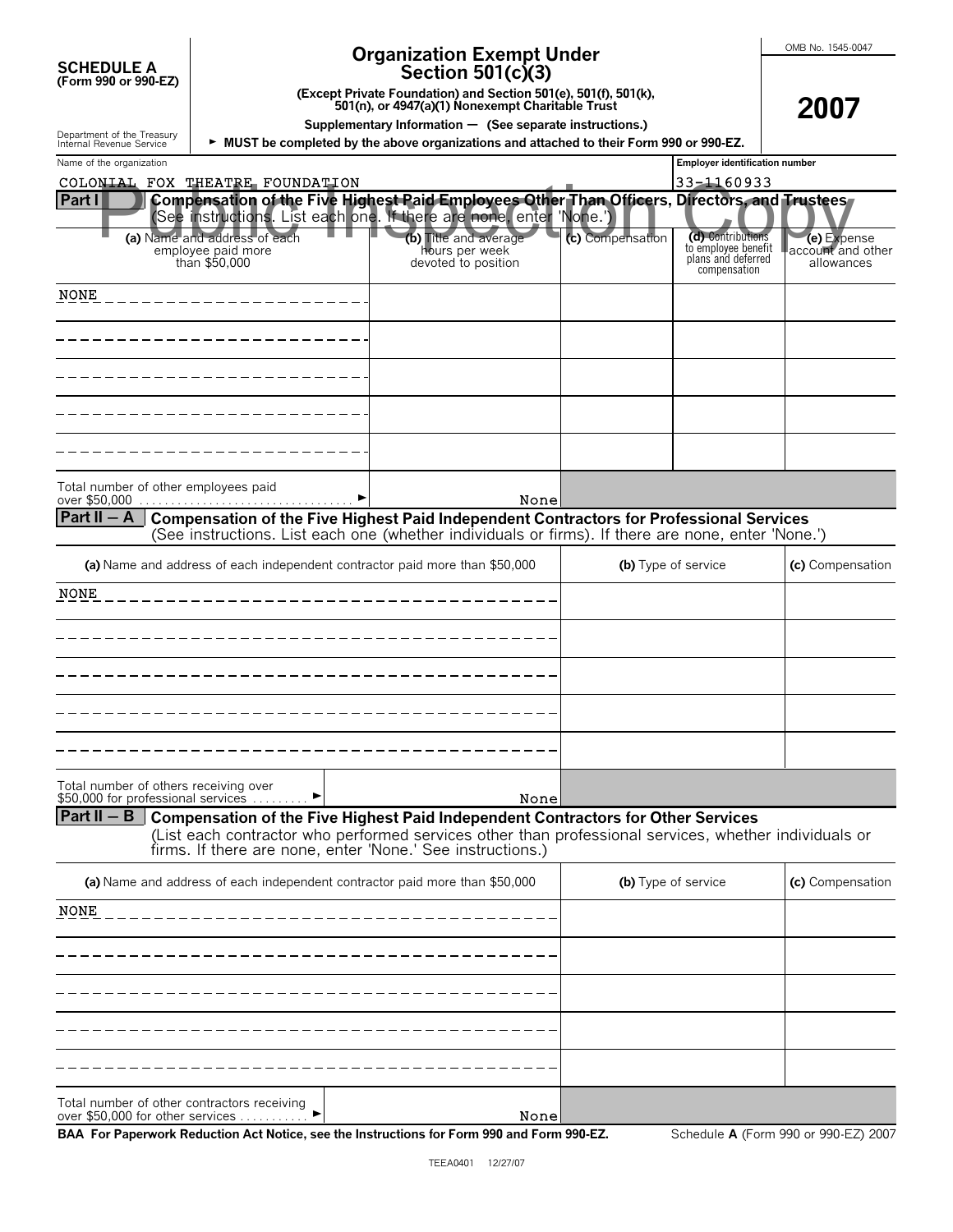| Schedule A (Form 990 or 990-EZ) 2007<br>COLONIAL FOX THEATRE FOUNDATION                                                                                                                                                                                                                                                                                                                                                                                                                                                                                                                                                                                                                                                                                               | 33-1160933     |            | Page 2 |
|-----------------------------------------------------------------------------------------------------------------------------------------------------------------------------------------------------------------------------------------------------------------------------------------------------------------------------------------------------------------------------------------------------------------------------------------------------------------------------------------------------------------------------------------------------------------------------------------------------------------------------------------------------------------------------------------------------------------------------------------------------------------------|----------------|------------|--------|
| <b>Part III</b><br><b>Statements About Activities (See instructions.)</b>                                                                                                                                                                                                                                                                                                                                                                                                                                                                                                                                                                                                                                                                                             |                | <b>Yes</b> | No     |
| During the year, has the organization attempted to influence national, state, or local legislation, including any attempt<br>to influence public opinion on a legislative matter or referendum? If 'Yes,' enter the total expenses paid<br>or incurred in connection with the lobbying activities $\triangleright$ \$<br><u> 1989 - Johann Stein, marwolaethau a bhann an t-Amhair ann an t-Amhair an t-Amhair an t-Amhair an t-Amhair an</u>                                                                                                                                                                                                                                                                                                                         | $\overline{1}$ |            | X.     |
| Organizations that made an election under section 501(h) by filing Form 5768 must complete Part VI-A. Other<br>organizations checking 'Yes' must complete Part VI-B AND attach a statement giving a detailed description of the<br>lobbying activities.<br>During the year, has the organization, either directly or indirectly, engaged in any of the following acts with any<br>2<br>substantial contributors, trustees, directors, officers, creators, key employees, or members of their families, or with any<br>taxable organization with which any such person is affiliated as an officer, director, trustee, majority owner, or principal<br>beneficiary? (If the answer to any question is 'Yes,' attach a detailed statement explaining the transactions.) |                |            |        |
|                                                                                                                                                                                                                                                                                                                                                                                                                                                                                                                                                                                                                                                                                                                                                                       | 2a             |            | X.     |
|                                                                                                                                                                                                                                                                                                                                                                                                                                                                                                                                                                                                                                                                                                                                                                       | 2 <sub>b</sub> |            | X.     |
|                                                                                                                                                                                                                                                                                                                                                                                                                                                                                                                                                                                                                                                                                                                                                                       | 2 <sub>c</sub> |            | X.     |
| d Payment of compensation (or payment or reimbursement of expenses if more than \$1,000)?                                                                                                                                                                                                                                                                                                                                                                                                                                                                                                                                                                                                                                                                             | 2d             |            | X.     |
|                                                                                                                                                                                                                                                                                                                                                                                                                                                                                                                                                                                                                                                                                                                                                                       | 2e             |            | X.     |
| 3a Did the organization make grants for scholarships, fellowships, student loans, etc? (If 'Yes,' attach an<br>explanation of how the organization determines that recipients qualify to receive payments.)                                                                                                                                                                                                                                                                                                                                                                                                                                                                                                                                                           | 3a             |            | X.     |
|                                                                                                                                                                                                                                                                                                                                                                                                                                                                                                                                                                                                                                                                                                                                                                       | 3 <sub>b</sub> |            | X.     |
| c Did the organization receive or hold an easement for conservation purposes, including easements<br>to preserve open space, the environment, historic land areas or historic structures? If                                                                                                                                                                                                                                                                                                                                                                                                                                                                                                                                                                          | Зc             |            | X.     |
| d Did the organization provide credit counseling, debt management, credit repair, or debt negotiation services?                                                                                                                                                                                                                                                                                                                                                                                                                                                                                                                                                                                                                                                       | 3d             |            | X.     |
| 4a Did the organization maintain any donor advised funds? If 'Yes,' complete lines 4b through 4g. If 'No,' complete lines                                                                                                                                                                                                                                                                                                                                                                                                                                                                                                                                                                                                                                             | 4a             |            | X.     |
|                                                                                                                                                                                                                                                                                                                                                                                                                                                                                                                                                                                                                                                                                                                                                                       | 4b             |            |        |
| c                                                                                                                                                                                                                                                                                                                                                                                                                                                                                                                                                                                                                                                                                                                                                                     | 4 <sub>c</sub> |            |        |
|                                                                                                                                                                                                                                                                                                                                                                                                                                                                                                                                                                                                                                                                                                                                                                       |                |            |        |
| <b>e</b> Enter the aggregate value of assets held in all donor advised funds owned at the end of the tax year $\ldots$                                                                                                                                                                                                                                                                                                                                                                                                                                                                                                                                                                                                                                                |                |            |        |
| f Enter the total number of separate funds or accounts owned at the end of the tax year (excluding donor advised<br>funds included on line 4d) where donors have the right to provide advice on the distribution or investment of                                                                                                                                                                                                                                                                                                                                                                                                                                                                                                                                     |                |            | 0      |
| <b>g</b> Enter the aggregate value of assets held in all funds or accounts included on line 4f at the end of the tax year $\ldots$                                                                                                                                                                                                                                                                                                                                                                                                                                                                                                                                                                                                                                    |                |            | 0.     |
| Schedule A (Form 990 or Form 990-EZ) 2007<br><b>BAA</b><br>TEEA0402 12/27/07                                                                                                                                                                                                                                                                                                                                                                                                                                                                                                                                                                                                                                                                                          |                |            |        |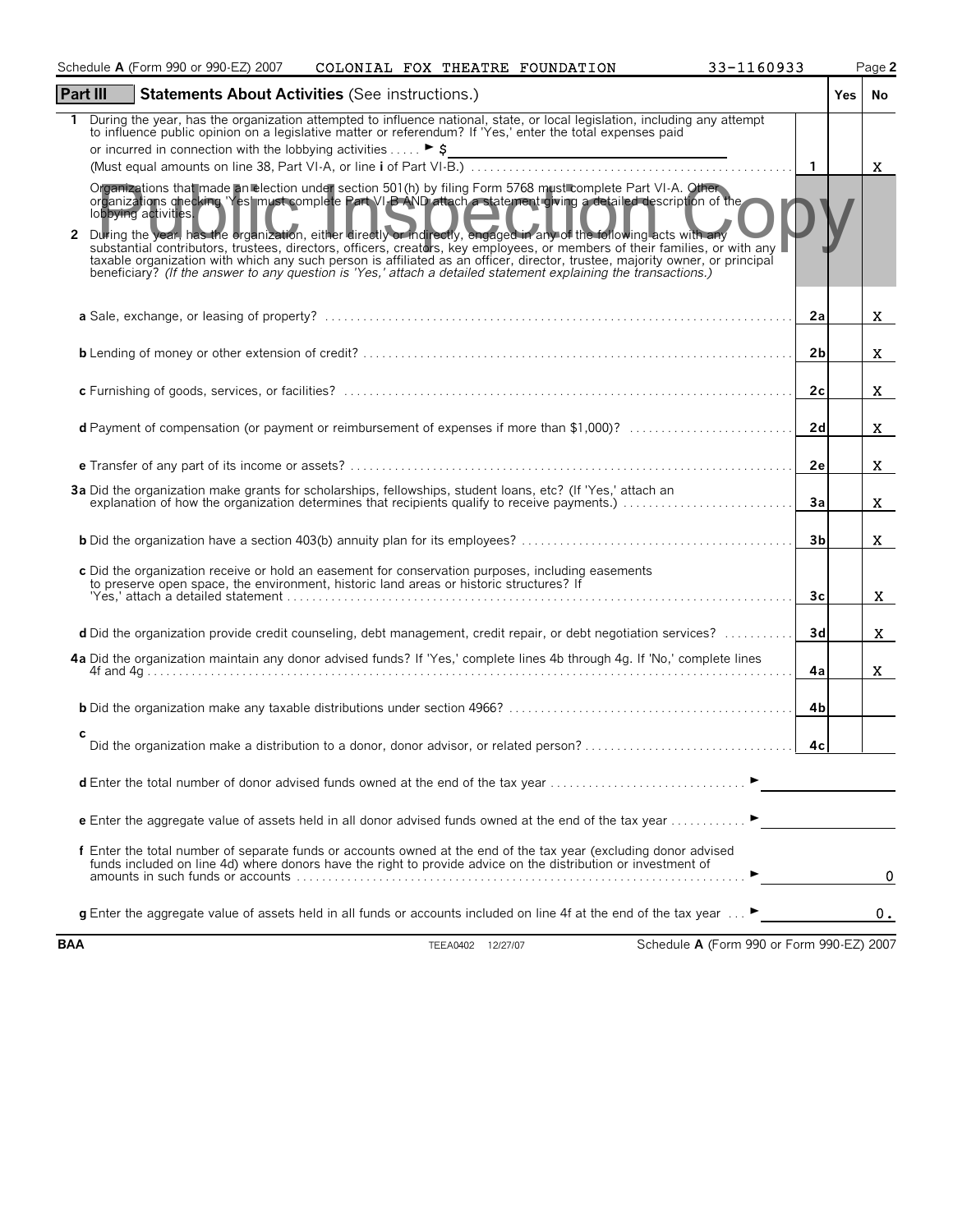# **Part IV Reason for Non-Private Foundation Status** (See instructions.)

I certify that the organization is not a private foundation because it is: (Please check only **ONE** applicable box.)

**5** A church, convention of churches, or association of churches. Section 170(b)(1)(A)(i).

| 7    | A school. Section 170(b)(1)(A)(ii). (Also complete Part V)<br>A hospital or a cooperative hospital service organization. Section 770(b)(7)(b)(1). On CODV                                                                                                                                                                                                                                                                                                                                                                                |  |                                  |                |     |  |  |  |  |
|------|------------------------------------------------------------------------------------------------------------------------------------------------------------------------------------------------------------------------------------------------------------------------------------------------------------------------------------------------------------------------------------------------------------------------------------------------------------------------------------------------------------------------------------------|--|----------------------------------|----------------|-----|--|--|--|--|
|      | A federal, state, or local government or governmental unit. Section 170(b)(1)(A)(v).                                                                                                                                                                                                                                                                                                                                                                                                                                                     |  |                                  |                |     |  |  |  |  |
| 9    | A medical research organization operated in conjunction with a hospital. Section 170(b)(1)(A)(iii). Enter the hospital's name, city,<br>and state $\blacktriangleright$                                                                                                                                                                                                                                                                                                                                                                  |  |                                  |                |     |  |  |  |  |
| 10   | An organization operated for the benefit of a college or university owned or operated by a governmental unit. Section 170(b)(1)(A)(iv).<br>(Also complete the Support Schedule in Part IV-A.)                                                                                                                                                                                                                                                                                                                                            |  |                                  |                |     |  |  |  |  |
| 11 a | An organization that normally receives a substantial part of its support from a governmental unit or from the general public.<br>Section 170(b)(1)(A)(vi). (Also complete the <b>Support Schedule</b> in Part IV-A.)                                                                                                                                                                                                                                                                                                                     |  |                                  |                |     |  |  |  |  |
| 11 b | A community trust. Section 170(b)(1)(A)(vi). (Also complete the <b>Support Schedule</b> in Part IV-A.)                                                                                                                                                                                                                                                                                                                                                                                                                                   |  |                                  |                |     |  |  |  |  |
| 12   | ΙXΙ<br>An organization that normally receives: (1) more than 33-1/3% of its support from contributions, membership fees, and gross receipts<br>from activities related to its charitable, etc, functions – subject to certain exceptions, and (2) no more than 33-1/3% of its support<br>from gross investment income and unrelated business taxable income (less section 511 tax) from businesses acquired by the<br>organization after June 30, 1975. See section 509(a)(2). (Also complete the <b>Support Schedule</b> in Part IV-A.) |  |                                  |                |     |  |  |  |  |
| 13   | An organization that is not controlled by any disqualified persons (other than foundation managers) and otherwise meets the<br>requirements of section 509(a)(3). Check the box that describes the type of supporting organization: ►                                                                                                                                                                                                                                                                                                    |  |                                  |                |     |  |  |  |  |
|      | Type I<br>Type II                                                                                                                                                                                                                                                                                                                                                                                                                                                                                                                        |  | Type III-Functionally Integrated | Type III-Other |     |  |  |  |  |
|      | Provide the following information about the supported organizations. (See instructions.)<br>(a)<br>(d)<br>(e)<br>(b)<br>(c)<br><b>Employer identification</b><br>Name(s) of supported<br>Type of<br>Is the supported<br>Amount of<br>number (EIN)<br>organization (described<br>organization(s)<br>organization listed in<br>support<br>in lines 5 through 12<br>the supporting<br>above or IRC section)<br>organization's<br>governing<br>documents?                                                                                    |  |                                  |                |     |  |  |  |  |
|      |                                                                                                                                                                                                                                                                                                                                                                                                                                                                                                                                          |  |                                  | Yes            | No. |  |  |  |  |
|      |                                                                                                                                                                                                                                                                                                                                                                                                                                                                                                                                          |  |                                  |                |     |  |  |  |  |
|      |                                                                                                                                                                                                                                                                                                                                                                                                                                                                                                                                          |  |                                  |                |     |  |  |  |  |
|      |                                                                                                                                                                                                                                                                                                                                                                                                                                                                                                                                          |  |                                  |                |     |  |  |  |  |
|      |                                                                                                                                                                                                                                                                                                                                                                                                                                                                                                                                          |  |                                  |                |     |  |  |  |  |
|      |                                                                                                                                                                                                                                                                                                                                                                                                                                                                                                                                          |  |                                  |                |     |  |  |  |  |
|      |                                                                                                                                                                                                                                                                                                                                                                                                                                                                                                                                          |  |                                  |                |     |  |  |  |  |
|      |                                                                                                                                                                                                                                                                                                                                                                                                                                                                                                                                          |  |                                  |                |     |  |  |  |  |

**14** An organization organized and operated to test for public safety. Section 509(a)(4). (See instructions.)

**BAA** Schedule **A** (Form 990 or 990-EZ) 2007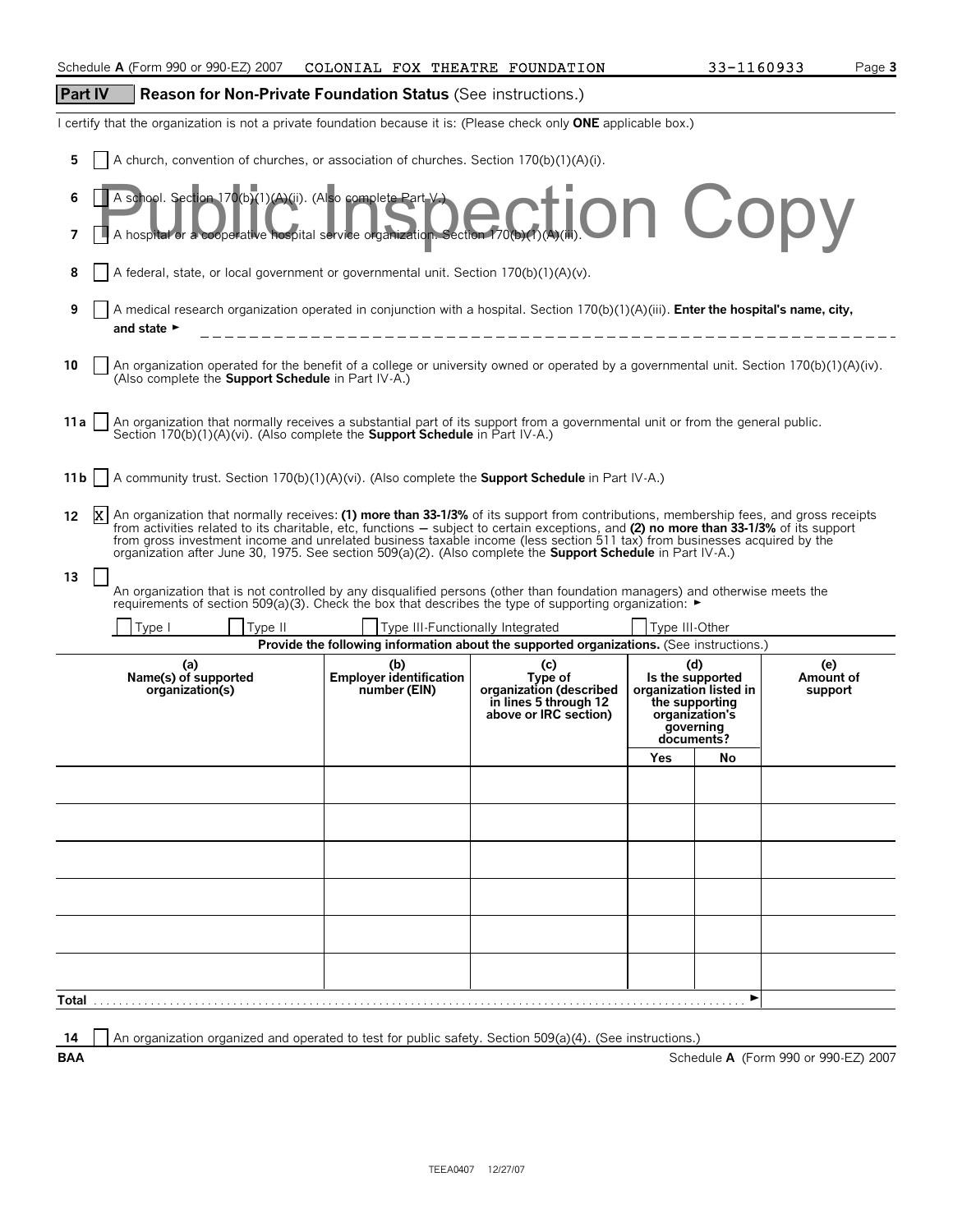|    | Schedule A (Form 990 or 990-EZ) 2007                                                                                                                                                                                                                                                                                                                                                                                                                                                                                                                                                                                           | COLONIAL FOX THEATRE FOUNDATION |                                                      |                                                                                                                                                                                                                                                                                                                                                                                   | 33-1160933                                               | Page 4                                                                     |
|----|--------------------------------------------------------------------------------------------------------------------------------------------------------------------------------------------------------------------------------------------------------------------------------------------------------------------------------------------------------------------------------------------------------------------------------------------------------------------------------------------------------------------------------------------------------------------------------------------------------------------------------|---------------------------------|------------------------------------------------------|-----------------------------------------------------------------------------------------------------------------------------------------------------------------------------------------------------------------------------------------------------------------------------------------------------------------------------------------------------------------------------------|----------------------------------------------------------|----------------------------------------------------------------------------|
|    | Part IV-A Support Schedule (Complete only if you checked a box on line 10, 11, or 12.) Use cash method of accounting.                                                                                                                                                                                                                                                                                                                                                                                                                                                                                                          |                                 |                                                      |                                                                                                                                                                                                                                                                                                                                                                                   |                                                          |                                                                            |
|    | Note: You may use the worksheet in the instructions for converting from the accrual to the cash method of accounting.                                                                                                                                                                                                                                                                                                                                                                                                                                                                                                          |                                 |                                                      |                                                                                                                                                                                                                                                                                                                                                                                   |                                                          |                                                                            |
|    | Calendar year (or fiscal year<br>beginning in) $\ldots$ . $\ldots$ . $\ldots$ . $\ldots$ .                                                                                                                                                                                                                                                                                                                                                                                                                                                                                                                                     | (a)<br>$2006$                   | $\begin{array}{c} \textbf{(b)} \\ 2005 \end{array}$  | $\begin{array}{c} \textbf{(c)} \\ 2004 \end{array}$                                                                                                                                                                                                                                                                                                                               | $\begin{array}{c} \text{(d)} \\ \text{2003} \end{array}$ | (e)<br>Total                                                               |
|    | 15 Gifts, grants, and contributions<br>received. (Do not include<br>unusual grants. See line 28.)                                                                                                                                                                                                                                                                                                                                                                                                                                                                                                                              |                                 |                                                      |                                                                                                                                                                                                                                                                                                                                                                                   |                                                          |                                                                            |
|    | 16 Membership fees received                                                                                                                                                                                                                                                                                                                                                                                                                                                                                                                                                                                                    |                                 |                                                      |                                                                                                                                                                                                                                                                                                                                                                                   |                                                          |                                                                            |
|    | 17 Gross receipts from admissions,<br>merchandise sold or services performed,<br>or furnishing of facilities in any activity<br>that is related to the organization's<br>charitable, etc, purpose                                                                                                                                                                                                                                                                                                                                                                                                                              |                                 |                                                      |                                                                                                                                                                                                                                                                                                                                                                                   |                                                          |                                                                            |
|    | 18 Gross income from interest, dividends,<br>amts rec'd from payments on securities<br>loans (sec. 512(a)(5)), rents, royalties,<br>income from similar sources, and<br>unrelated business taxable income (less<br>sec. 511 taxes) from businesses acquired<br>by the organzation after June 30, 1975                                                                                                                                                                                                                                                                                                                          |                                 |                                                      |                                                                                                                                                                                                                                                                                                                                                                                   |                                                          |                                                                            |
|    | <b>19</b> Net income from unrelated business<br>activities not included in line 18<br>1.1.1.1.1                                                                                                                                                                                                                                                                                                                                                                                                                                                                                                                                |                                 |                                                      |                                                                                                                                                                                                                                                                                                                                                                                   |                                                          |                                                                            |
|    | <b>20</b> Tax revenues levied for the<br>organization's benefit and<br>either paid to it or expended                                                                                                                                                                                                                                                                                                                                                                                                                                                                                                                           |                                 |                                                      |                                                                                                                                                                                                                                                                                                                                                                                   |                                                          |                                                                            |
| 21 | The value of services or<br>facilities furnished to the<br>organization by a governmental<br>unit without charge. Do not<br>include the value of services or<br>facilities generally furnished to<br>the public without charge                                                                                                                                                                                                                                                                                                                                                                                                 |                                 |                                                      |                                                                                                                                                                                                                                                                                                                                                                                   |                                                          |                                                                            |
|    | 22 Other income. Attach a<br>schedule. Do not include<br>gain or (loss) from sale of                                                                                                                                                                                                                                                                                                                                                                                                                                                                                                                                           |                                 |                                                      |                                                                                                                                                                                                                                                                                                                                                                                   |                                                          |                                                                            |
|    | 23 Total of lines 15 through 22                                                                                                                                                                                                                                                                                                                                                                                                                                                                                                                                                                                                |                                 |                                                      |                                                                                                                                                                                                                                                                                                                                                                                   |                                                          |                                                                            |
| 24 | Line 23 minus line $17$                                                                                                                                                                                                                                                                                                                                                                                                                                                                                                                                                                                                        |                                 |                                                      |                                                                                                                                                                                                                                                                                                                                                                                   |                                                          |                                                                            |
| 25 | Enter 1% of line 23                                                                                                                                                                                                                                                                                                                                                                                                                                                                                                                                                                                                            |                                 |                                                      |                                                                                                                                                                                                                                                                                                                                                                                   |                                                          |                                                                            |
|    | 26 Organizations described on lines 10 or 11:                                                                                                                                                                                                                                                                                                                                                                                                                                                                                                                                                                                  |                                 | <b>a</b> Enter 2% of amount in column (e), line $24$ |                                                                                                                                                                                                                                                                                                                                                                                   | $\blacktriangleright$<br>26a                             |                                                                            |
|    | b Prepare a list for your records to show the name of and amount contributed by each person (other than a governmental unit or publicly<br>supported organization) whose total gifts for 2003 through 2006 exceeded the amount shown in line 26a. Do not file this list with your                                                                                                                                                                                                                                                                                                                                              |                                 |                                                      |                                                                                                                                                                                                                                                                                                                                                                                   | 26 b                                                     |                                                                            |
|    |                                                                                                                                                                                                                                                                                                                                                                                                                                                                                                                                                                                                                                |                                 |                                                      |                                                                                                                                                                                                                                                                                                                                                                                   | 26 <sub>c</sub>                                          |                                                                            |
|    | d Add: Amounts from column (e) for lines:                                                                                                                                                                                                                                                                                                                                                                                                                                                                                                                                                                                      | 18                              |                                                      | 19                                                                                                                                                                                                                                                                                                                                                                                |                                                          |                                                                            |
|    |                                                                                                                                                                                                                                                                                                                                                                                                                                                                                                                                                                                                                                | 22                              | ————<br>————————————————————                         | $26b$ $\overline{\qquad \qquad }$ $\qquad \qquad$ $\qquad \qquad$ $\qquad \qquad$ $\qquad \qquad$ $\qquad \qquad$ $\qquad \qquad$ $\qquad \qquad$ $\qquad \qquad$ $\qquad \qquad$ $\qquad \qquad$ $\qquad \qquad$ $\qquad \qquad$ $\qquad$ $\qquad$ $\qquad$ $\qquad$ $\qquad$ $\qquad$ $\qquad$ $\qquad$ $\qquad$ $\qquad$ $\qquad$ $\qquad$ $\qquad$ $\qquad$ $\qquad$ $\qquad$ | 26 d                                                     |                                                                            |
|    |                                                                                                                                                                                                                                                                                                                                                                                                                                                                                                                                                                                                                                |                                 |                                                      |                                                                                                                                                                                                                                                                                                                                                                                   | 26e                                                      |                                                                            |
|    | f Public support percentage (line 26e (numerator) divided by line 26c (denominator))<br>27 Organizations described on line 12:                                                                                                                                                                                                                                                                                                                                                                                                                                                                                                 |                                 |                                                      |                                                                                                                                                                                                                                                                                                                                                                                   | 26f                                                      | နွ                                                                         |
|    | a For amounts included in lines 15, 16, and 17 that were received from a 'disqualified person,' prepare a list for your records to show the<br>name of, and total amounts received in each year from, each 'disqualified person.' Do not file this list with your return. Enter the sum of<br>such amounts for each year:                                                                                                                                                                                                                                                                                                      |                                 |                                                      |                                                                                                                                                                                                                                                                                                                                                                                   |                                                          |                                                                            |
|    | bFor any amount included in line 17 that was received from each person (other than 'disqualified persons'), prepare a list for your records<br>to show the name of, and amount received for each year, that was more than the larger of (1) the amount on line 25 for the year or (2)<br>\$5,000. (Include in the list organizations described in lines 5 through 11b, as well as individuals.) Do not file this list with your return.<br>After computing the difference between the amount received and the larger amount described in (1) or (2), enter the sum of these<br>differences (the excess amounts) for each year: |                                 |                                                      |                                                                                                                                                                                                                                                                                                                                                                                   |                                                          |                                                                            |
|    |                                                                                                                                                                                                                                                                                                                                                                                                                                                                                                                                                                                                                                |                                 |                                                      |                                                                                                                                                                                                                                                                                                                                                                                   |                                                          |                                                                            |
|    | c Add: Amounts from column (e) for lines: $\frac{(2005)_{-} - (2004)}{15} = \frac{1}{21} = \frac{1}{276} = \frac{1}{276} = \frac{1}{276} = \frac{1}{276} = \frac{1}{276} = \frac{1}{276} = \frac{1}{276} = \frac{1}{276} = \frac{1}{276} = \frac{1}{276} = \frac{1}{276} = \frac{1}{276} = \frac{1}{276} = \frac{1}{276} = \frac{1}{2$                                                                                                                                                                                                                                                                                         |                                 |                                                      |                                                                                                                                                                                                                                                                                                                                                                                   |                                                          | $\begin{array}{ c c } \hline 27c & & \\ \hline 27d & & \hline \end{array}$ |
|    |                                                                                                                                                                                                                                                                                                                                                                                                                                                                                                                                                                                                                                |                                 |                                                      |                                                                                                                                                                                                                                                                                                                                                                                   |                                                          |                                                                            |
|    |                                                                                                                                                                                                                                                                                                                                                                                                                                                                                                                                                                                                                                |                                 |                                                      |                                                                                                                                                                                                                                                                                                                                                                                   |                                                          | 27e                                                                        |
|    | f Total support for section 509(a)(2) test: Enter amount from line 23, column (e) $\blacktriangleright$ 27f                                                                                                                                                                                                                                                                                                                                                                                                                                                                                                                    |                                 |                                                      |                                                                                                                                                                                                                                                                                                                                                                                   |                                                          |                                                                            |
|    |                                                                                                                                                                                                                                                                                                                                                                                                                                                                                                                                                                                                                                |                                 |                                                      |                                                                                                                                                                                                                                                                                                                                                                                   | $\overline{\blacktriangleright}$                         | $\rm ^{9}$<br>27g                                                          |
|    | h Investment income percentage (line 18, column (e) (numerator) divided by line 27f (denominator))                                                                                                                                                                                                                                                                                                                                                                                                                                                                                                                             |                                 |                                                      |                                                                                                                                                                                                                                                                                                                                                                                   | 27h                                                      | နွ                                                                         |
|    | 28 Unusual Grants: For an organization described in line 10, 11, or 12 that received any unusual grants during 2003 through 2006, prepare a<br>list for your records to show, for each year, the name of the contributor, the date and amount of the grant, and a brief description of the nature of the grant. Do not file this list with your return. Do not include these                                                                                                                                                                                                                                                   |                                 |                                                      |                                                                                                                                                                                                                                                                                                                                                                                   |                                                          |                                                                            |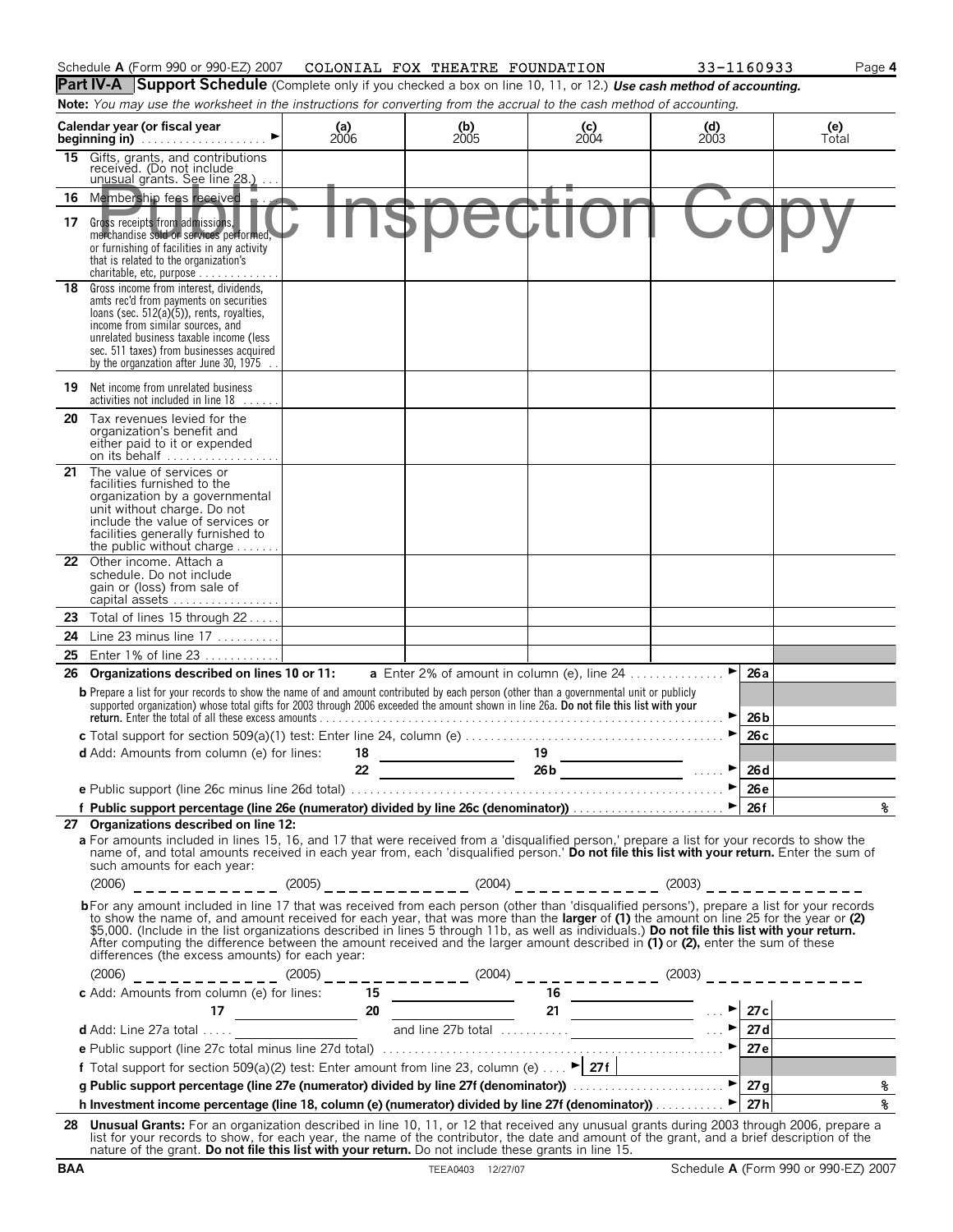|            | 33-1160933<br>Schedule A (Form 990 or 990-EZ) 2007 COLONIAL FOX THEATRE FOUNDATION                                                                                                                                                                                                                                                                                                                                                                                  |                 |     | Page 5 |
|------------|---------------------------------------------------------------------------------------------------------------------------------------------------------------------------------------------------------------------------------------------------------------------------------------------------------------------------------------------------------------------------------------------------------------------------------------------------------------------|-----------------|-----|--------|
| Part V     | Private School Questionnaire (See instructions.)<br>(To be completed ONLY by schools that checked the box on line 6 in Part IV)                                                                                                                                                                                                                                                                                                                                     | N/A             |     |        |
|            |                                                                                                                                                                                                                                                                                                                                                                                                                                                                     |                 | Yes | No     |
| 29.        | Does the organization have a racially nondiscriminatory policy toward students by statement in its charter, bylaws,                                                                                                                                                                                                                                                                                                                                                 | 29              |     |        |
| 30<br>31   | Does the organization include a statement of its racially nondiscriminatory policy toward students in all its brochures, catalogues, and other written communications with the public dealing with student admissions programs<br>Has the organization publicized its racially nondiscriminatory policy through newspaper or broadcast media during<br>the period of solicitation for students, or during the registration period if it has no solicitation program |                 |     |        |
|            | If 'Yes,' please describe; if 'No,' please explain. (If you need more space, attach a separate statement.)                                                                                                                                                                                                                                                                                                                                                          | 31              |     |        |
|            |                                                                                                                                                                                                                                                                                                                                                                                                                                                                     |                 |     |        |
|            | <b>32</b> Does the organization maintain the following:                                                                                                                                                                                                                                                                                                                                                                                                             | 32a             |     |        |
|            | <b>b</b> Records documenting that scholarships and other financial assistance are awarded on a racially                                                                                                                                                                                                                                                                                                                                                             | 32 <sub>b</sub> |     |        |
|            | c Copies of all catalogues, brochures, announcements, and other written communications to the public dealing                                                                                                                                                                                                                                                                                                                                                        | 32c             |     |        |
|            |                                                                                                                                                                                                                                                                                                                                                                                                                                                                     | 32d             |     |        |
|            | If you answered 'No' to any of the above, please explain. (If you need more space, attach a separate statement.)                                                                                                                                                                                                                                                                                                                                                    |                 |     |        |
| 33         | Does the organization discriminate by race in any way with respect to:                                                                                                                                                                                                                                                                                                                                                                                              | 33a             |     |        |
|            |                                                                                                                                                                                                                                                                                                                                                                                                                                                                     |                 |     |        |
|            |                                                                                                                                                                                                                                                                                                                                                                                                                                                                     | 33 <sub>b</sub> |     |        |
|            |                                                                                                                                                                                                                                                                                                                                                                                                                                                                     | 33 <sub>c</sub> |     |        |
|            |                                                                                                                                                                                                                                                                                                                                                                                                                                                                     | 33d             |     |        |
|            |                                                                                                                                                                                                                                                                                                                                                                                                                                                                     | 33 <sub>e</sub> |     |        |
|            |                                                                                                                                                                                                                                                                                                                                                                                                                                                                     | 33f             |     |        |
|            |                                                                                                                                                                                                                                                                                                                                                                                                                                                                     | 33q             |     |        |
|            |                                                                                                                                                                                                                                                                                                                                                                                                                                                                     | 33 <sub>h</sub> |     |        |
|            | If you answered 'Yes' to any of the above, please explain. (If you need more space, attach a separate statement.)                                                                                                                                                                                                                                                                                                                                                   |                 |     |        |
|            |                                                                                                                                                                                                                                                                                                                                                                                                                                                                     |                 |     |        |
|            |                                                                                                                                                                                                                                                                                                                                                                                                                                                                     | 34 a            |     |        |
|            | If you answered 'Yes' to either 34a or b, please explain using an attached statement.                                                                                                                                                                                                                                                                                                                                                                               | 34 <sub>b</sub> |     |        |
| 35         | Does the organization certify that it has complied with the applicable requirements of sections 4.01 through 4.05 of Rev Proc 75-50, 1975-2 C.B. 587, covering racial<br>nondiscrimination? If 'No,' attach an explanation.                                                                                                                                                                                                                                         | 35              |     |        |
| <b>BAA</b> | Schedule A (Form 990 or 990-EZ) 2007<br>TEEA0404 12/27/07                                                                                                                                                                                                                                                                                                                                                                                                           |                 |     |        |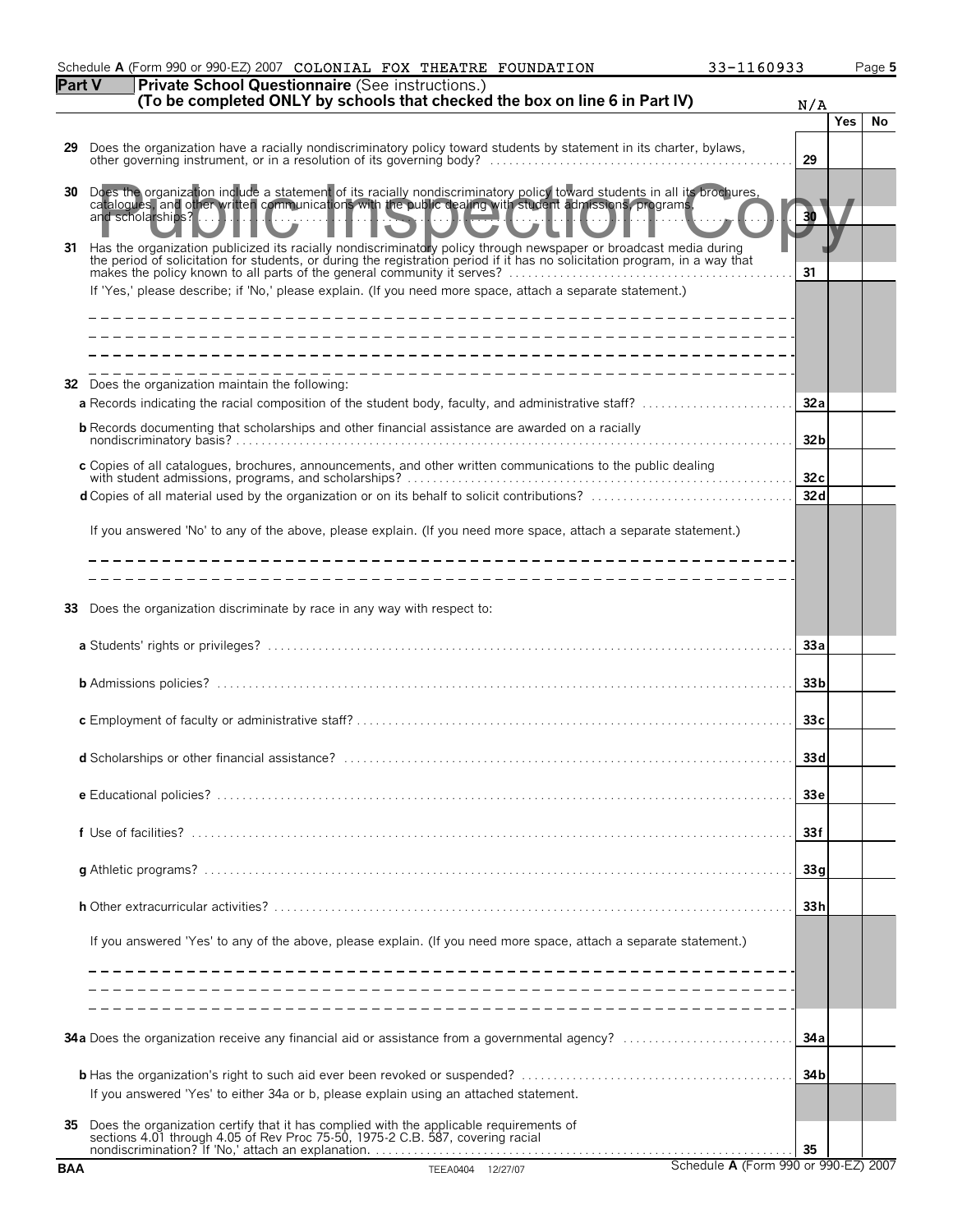|                             | Schedule A (Form 990 or 990-EZ) 2007 COLONIAL FOX THEATRE FOUNDATION                                                                                                 | 33-1160933 |                                                            | Page 6                            |  |
|-----------------------------|----------------------------------------------------------------------------------------------------------------------------------------------------------------------|------------|------------------------------------------------------------|-----------------------------------|--|
|                             | <b>Part VI-A</b>   Lobbying Expenditures by Electing Public Charities (See instructions.)<br>(To be completed ONLY by an eligible organization that filed Form 5768) |            |                                                            | N/A                               |  |
| Check $\blacktriangleright$ | if the organization belongs to an affiliated group.<br>Check $\triangleright$ <b>b</b><br>a                                                                          |            | if you checked 'a' and 'limited control' provisions apply. |                                   |  |
|                             | <b>Limits on Lobbying Expenditures</b>                                                                                                                               |            | (a)<br>Affiliated group<br>totals                          | (b)<br>To be completed            |  |
|                             | (The term 'expenditures' means amounts paid or incurred.)                                                                                                            |            |                                                            | for all electing<br>organizations |  |
| 36                          | Total lobbying expenditures to influence public opinion (grassroots lobbying).                                                                                       | -36        |                                                            |                                   |  |
| 37                          | Total lobbying expenditures to influence a legislative body (direct lobbying)                                                                                        | 37         |                                                            |                                   |  |
| 38                          | Total lobbying expenditures (add lines 36 and 37).                                                                                                                   | 38         |                                                            |                                   |  |
| 39                          |                                                                                                                                                                      | 39         |                                                            |                                   |  |
| 40                          | Total exempt purpose expenditures (add lines 38 and 39)                                                                                                              | 40         |                                                            |                                   |  |
| 41                          | Lobbying nontaxable amount. Enter the amount from the following table $-$                                                                                            |            |                                                            |                                   |  |
|                             | If the amount on line 40 is $-$<br>The lobbying nontaxable amount is -                                                                                               |            |                                                            |                                   |  |
|                             |                                                                                                                                                                      |            |                                                            |                                   |  |
|                             | Over \$500,000 but not over \$1,000,000 \$100,000 plus 15% of the excess over \$500,000                                                                              |            |                                                            |                                   |  |
|                             | Over \$1,000,000 but not over \$1,500,000 \$175,000 plus 10% of the excess over \$1,000,000                                                                          | 41         |                                                            |                                   |  |
|                             | Over \$1,500,000 but not over \$17,000,000 \$225,000 plus 5% of the excess over \$1,500,000                                                                          |            |                                                            |                                   |  |
|                             |                                                                                                                                                                      |            |                                                            |                                   |  |
| 42                          | Grassroots nontaxable amount (enter 25% of line 41)                                                                                                                  | 42         |                                                            |                                   |  |
| 43                          |                                                                                                                                                                      | 43         |                                                            |                                   |  |
| 44                          | Subtract line 41 from line 38. Enter -0- if line 41 is more than line 38.                                                                                            | ΔΔ         |                                                            |                                   |  |
|                             | <b>Caution:</b> If there is an amount on either line 43 or line 44, you must file Form 4720.                                                                         |            |                                                            |                                   |  |

## **4 -Year Averaging Period Under Section 501(h)**

(Some organizations that made a section 501(h) election do not have to complete all of the five columns below.

See the instructions for lines 45 through 50.)

|     |                                                                                                                                                                                                                  | Lobbying Expenditures During 4 - Year Averaging Period |                                                                                           |             |  |             |              |              |
|-----|------------------------------------------------------------------------------------------------------------------------------------------------------------------------------------------------------------------|--------------------------------------------------------|-------------------------------------------------------------------------------------------|-------------|--|-------------|--------------|--------------|
|     | Calendar year<br>(or fiscal year<br>beginning in) $\blacktriangleright$                                                                                                                                          | (a)<br>2007                                            | (b)<br>2006                                                                               | (c)<br>2005 |  | (d)<br>2004 |              | (e)<br>Total |
|     | 45 Lobbying nontaxable                                                                                                                                                                                           |                                                        |                                                                                           |             |  |             |              |              |
| 46  | Lobbying ceiling amount<br>$(150\% \text{ of line } 45(e)) \dots$ .                                                                                                                                              |                                                        |                                                                                           |             |  |             |              |              |
| 47  | Total lobbying<br>expenditures                                                                                                                                                                                   |                                                        |                                                                                           |             |  |             |              |              |
| 48. | Grassroots non-<br>taxable amount                                                                                                                                                                                |                                                        |                                                                                           |             |  |             |              |              |
| 49  | Grassroots ceiling amount<br>$(150\% \text{ of line } 48(e)) \dots$ .                                                                                                                                            |                                                        |                                                                                           |             |  |             |              |              |
|     | <b>50</b> Grassroots lobbying<br>$expenditures$                                                                                                                                                                  |                                                        |                                                                                           |             |  |             |              |              |
|     | <b>Part VI-B   Lobbying Activity by Nonelecting Public Charities</b>                                                                                                                                             |                                                        | (For reporting only by organizations that did not complete Part VI-A) (See instructions.) |             |  |             |              |              |
|     | During the year, did the organization attempt to influence national, state or local legislation, including any<br>attempt to influence public opinion on a legislative matter or referendum, through the use of: |                                                        |                                                                                           |             |  | Yes         | No           | Amount       |
|     |                                                                                                                                                                                                                  |                                                        |                                                                                           |             |  |             | $\mathbf{x}$ |              |
|     | <b>b</b> Paid staff or management (Include compensation in expenses reported on lines c through $h$ .)                                                                                                           |                                                        |                                                                                           |             |  |             | X            |              |
|     | X                                                                                                                                                                                                                |                                                        |                                                                                           |             |  |             |              |              |
| X   |                                                                                                                                                                                                                  |                                                        |                                                                                           |             |  |             |              |              |
|     | X<br>$\mathbf{x}$                                                                                                                                                                                                |                                                        |                                                                                           |             |  |             |              |              |
|     | $\mathbf X$<br>g Direct contact with legislators, their staffs, government officials, or a legislative body                                                                                                      |                                                        |                                                                                           |             |  |             |              |              |
|     | X<br><b>h</b> Rallies, demonstrations, seminars, conventions, speeches, lectures, or any other means                                                                                                             |                                                        |                                                                                           |             |  |             |              |              |
|     |                                                                                                                                                                                                                  |                                                        |                                                                                           |             |  |             |              |              |
|     | If 'Yes' to any of the above, also attach a statement giving a detailed description of the lobbying activities.                                                                                                  |                                                        |                                                                                           |             |  |             |              |              |

**BAA** Schedule **A** (Form 990 or 990-EZ) 2007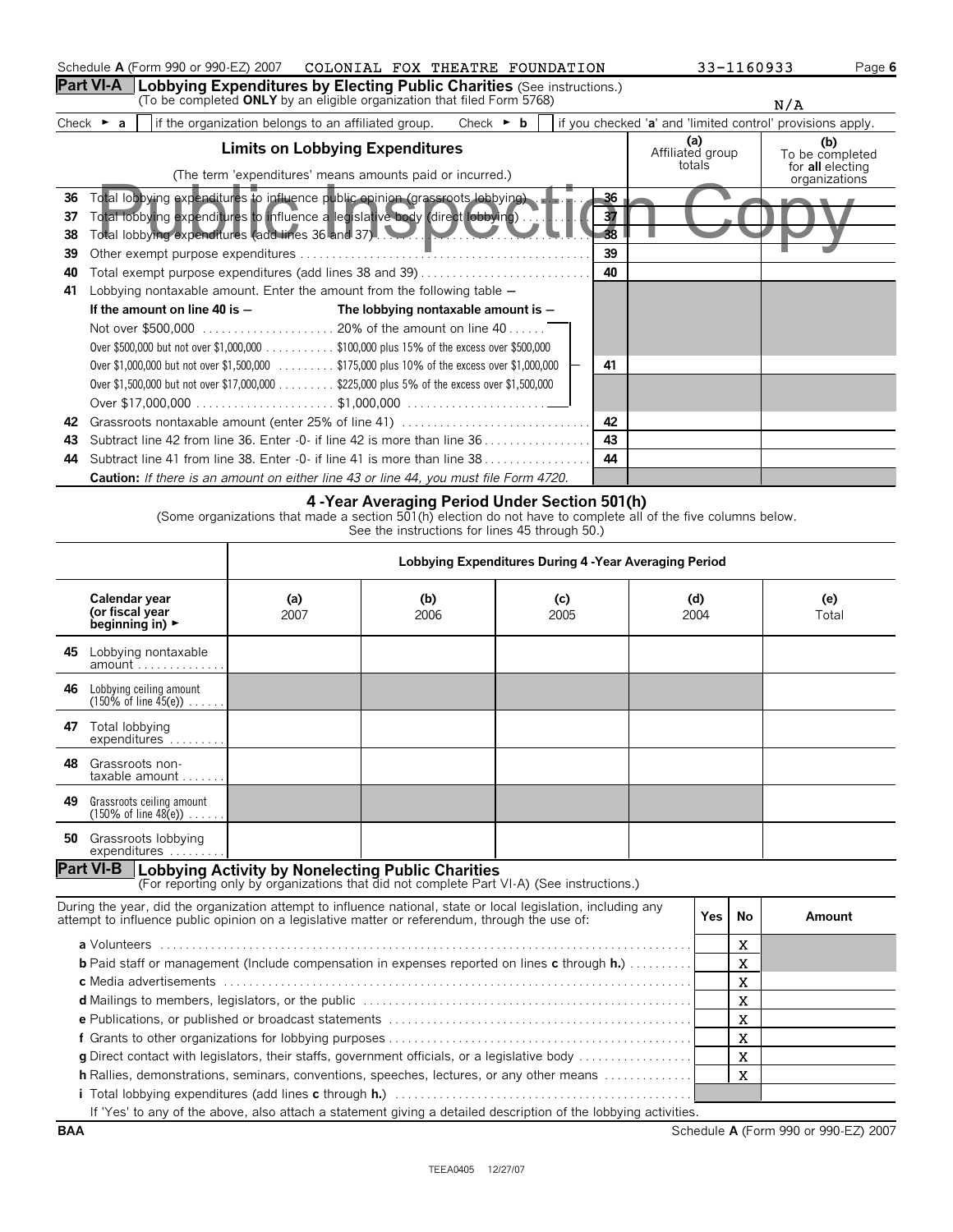|                 | <b>Exempt Organizations</b> (See instructions)      |                                                                                                                     | <b>Part VII</b> Information Regarding Transfers To and Transactions and Relationships With Noncharitable                                                                                                                            |            |             |
|-----------------|-----------------------------------------------------|---------------------------------------------------------------------------------------------------------------------|-------------------------------------------------------------------------------------------------------------------------------------------------------------------------------------------------------------------------------------|------------|-------------|
|                 |                                                     |                                                                                                                     | 51 Did the reporting organization directly or indirectly engage in any of the following with any other organization described in section 501(c) of the Code (other than section 501(c)(3) organizations) or in section 527, re      |            |             |
|                 |                                                     | a Transfers from the reporting organization to a noncharitable exempt organization of:                              |                                                                                                                                                                                                                                     | Yes        | No          |
|                 | $(i)$ Cash                                          |                                                                                                                     |                                                                                                                                                                                                                                     | 51 a (i)   | $\mathbf X$ |
|                 | (ii) Other assets                                   |                                                                                                                     |                                                                                                                                                                                                                                     | $-a$ (ii)  | $\mathbf X$ |
|                 | <b>b</b> Other transactions:                        | other transactions:<br>(i) Sales or exchanges of assets with a noncharitable exempt organization                    | on                                                                                                                                                                                                                                  |            |             |
|                 |                                                     |                                                                                                                     |                                                                                                                                                                                                                                     | b (i       | X           |
|                 |                                                     |                                                                                                                     |                                                                                                                                                                                                                                     | b (ii)     | X           |
|                 |                                                     |                                                                                                                     |                                                                                                                                                                                                                                     | b (iii)    | $\mathbf X$ |
|                 |                                                     |                                                                                                                     |                                                                                                                                                                                                                                     | b (iv)     | X           |
|                 |                                                     |                                                                                                                     |                                                                                                                                                                                                                                     | b(v)       | $\mathbf X$ |
|                 |                                                     |                                                                                                                     |                                                                                                                                                                                                                                     | b (vi)     | $\mathbf X$ |
|                 |                                                     |                                                                                                                     |                                                                                                                                                                                                                                     | c          | $\mathbf X$ |
|                 |                                                     |                                                                                                                     |                                                                                                                                                                                                                                     |            |             |
|                 |                                                     |                                                                                                                     | <b>d</b> If the answer to any of the above is 'Yes,' complete the following schedule. Column (b) should always show the fair market value of the goods, other assets, or services given by the reporting organization. If the organ |            |             |
| (a)<br>Line no. | (b)<br>Amount involved                              | (c)<br>Name of noncharitable exempt organization                                                                    | (d)<br>Description of transfers, transactions, and sharing arrangements                                                                                                                                                             |            |             |
|                 |                                                     |                                                                                                                     |                                                                                                                                                                                                                                     |            |             |
|                 |                                                     |                                                                                                                     |                                                                                                                                                                                                                                     |            |             |
|                 |                                                     |                                                                                                                     |                                                                                                                                                                                                                                     |            |             |
|                 |                                                     |                                                                                                                     |                                                                                                                                                                                                                                     |            |             |
|                 |                                                     |                                                                                                                     |                                                                                                                                                                                                                                     |            |             |
|                 |                                                     |                                                                                                                     |                                                                                                                                                                                                                                     |            |             |
|                 |                                                     |                                                                                                                     |                                                                                                                                                                                                                                     |            |             |
|                 |                                                     |                                                                                                                     |                                                                                                                                                                                                                                     |            |             |
|                 |                                                     |                                                                                                                     |                                                                                                                                                                                                                                     |            |             |
|                 |                                                     |                                                                                                                     |                                                                                                                                                                                                                                     |            |             |
|                 |                                                     |                                                                                                                     |                                                                                                                                                                                                                                     |            |             |
|                 |                                                     |                                                                                                                     |                                                                                                                                                                                                                                     |            |             |
|                 |                                                     |                                                                                                                     |                                                                                                                                                                                                                                     |            |             |
|                 |                                                     |                                                                                                                     |                                                                                                                                                                                                                                     |            |             |
|                 |                                                     |                                                                                                                     |                                                                                                                                                                                                                                     |            |             |
|                 |                                                     |                                                                                                                     |                                                                                                                                                                                                                                     |            |             |
|                 | <b>b</b> If 'Yes,' complete the following schedule: | 52a Is the organization directly or indirectly affiliated with, or related to, one or more tax-exempt organizations | described in section 501 $(c)$ of the Code (other than section 501 $(c)(3)$ ) or in section 527?                                                                                                                                    | Yes<br>-IX | No          |
|                 | (a)<br>Name of organization                         | (b)<br>Type of organization                                                                                         | (c)<br>Description of relationship                                                                                                                                                                                                  |            |             |
|                 |                                                     |                                                                                                                     |                                                                                                                                                                                                                                     |            |             |
|                 |                                                     |                                                                                                                     |                                                                                                                                                                                                                                     |            |             |
|                 |                                                     |                                                                                                                     |                                                                                                                                                                                                                                     |            |             |
|                 |                                                     |                                                                                                                     |                                                                                                                                                                                                                                     |            |             |
|                 |                                                     |                                                                                                                     |                                                                                                                                                                                                                                     |            |             |
|                 |                                                     |                                                                                                                     |                                                                                                                                                                                                                                     |            |             |
|                 |                                                     |                                                                                                                     |                                                                                                                                                                                                                                     |            |             |
|                 |                                                     |                                                                                                                     |                                                                                                                                                                                                                                     |            |             |
|                 |                                                     |                                                                                                                     |                                                                                                                                                                                                                                     |            |             |
|                 |                                                     |                                                                                                                     |                                                                                                                                                                                                                                     |            |             |
|                 |                                                     |                                                                                                                     |                                                                                                                                                                                                                                     |            |             |
|                 |                                                     |                                                                                                                     |                                                                                                                                                                                                                                     |            |             |

Schedule **A** (Form 990 or 990-EZ) 2007 COLONIAL FOX THEATRE FOUNDATION 33-1160933 Page **7** 

COLONIAL FOX THEATRE FOUNDATION 33-1160933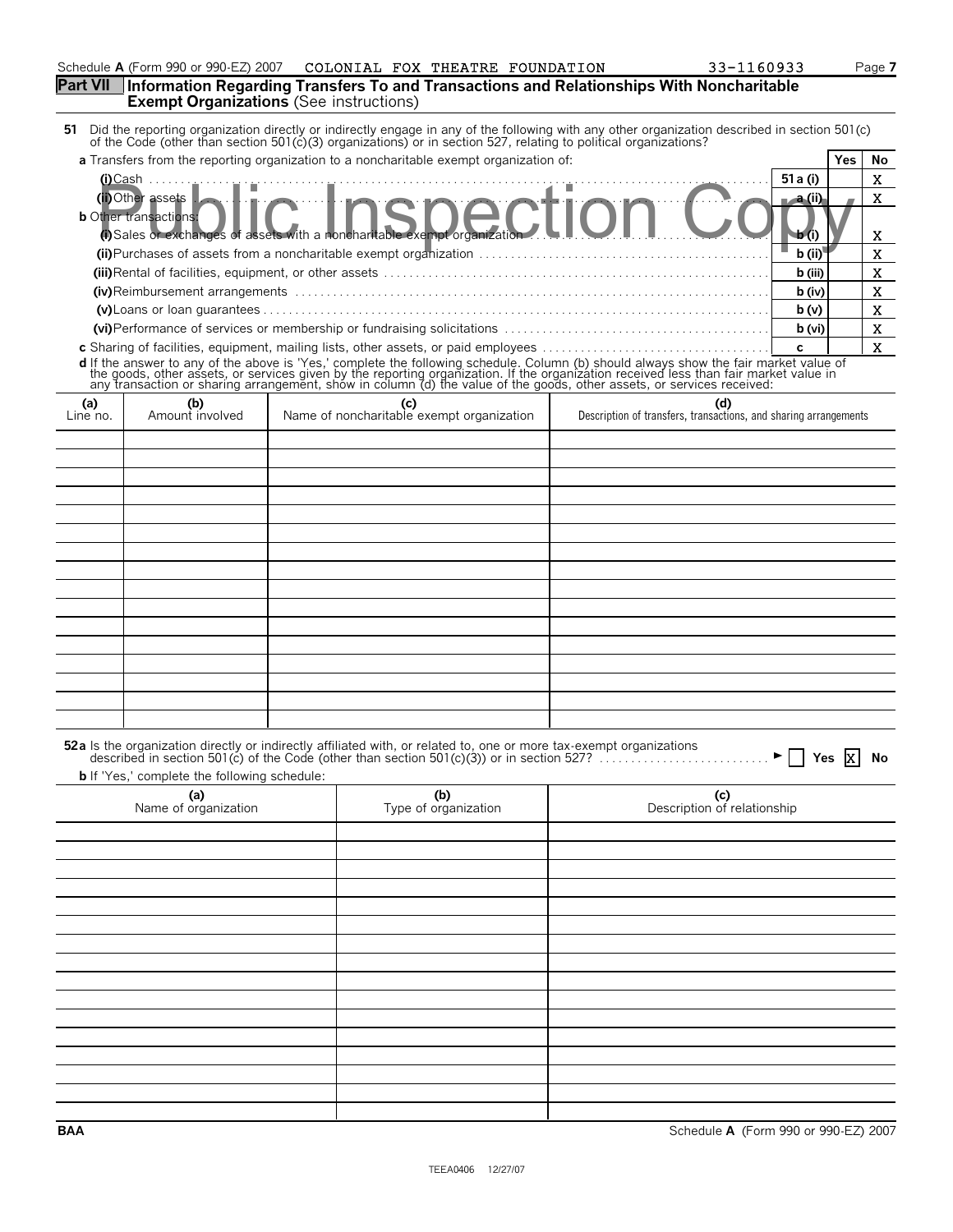**Schedule B** No. 1545-0047 **(Form 990, 990-EZ,**

**Supplementary Information for line 1 of Form 990, 990-EZ and 990-PF (see instructions)**

**2007**

**Name of organization Employer identification number**

Form 990 or 990-EZ  $\blacksquare$   $\blacksquare$   $\blacksquare$   $\blacksquare$   $\blacksquare$   $\blacksquare$   $\blacksquare$   $\blacksquare$   $\blacksquare$   $\blacksquare$   $\blacksquare$   $\blacksquare$   $\blacksquare$   $\blacksquare$   $\blacksquare$   $\blacksquare$   $\blacksquare$   $\blacksquare$   $\blacksquare$   $\blacksquare$   $\blacksquare$   $\blacksquare$   $\blacksquare$   $\blacksquare$   $\blacksquare$   $\blacksquare$   $\blacksquare$   $\blacksquare$   $\blacksquare$ 4947(a)(1) nonexempt charitable trust not treated as a privat 527 political organization Form 990-PF **Form 990-PF** 501(c)(3) exempt private foundation 4947(a)(1) nonexempt charitable trust treated as a private foundation 501(c)(3) taxable private foundation **Organization type** (check one) Filers of: **Section:** COLONIAL FOX THEATRE FOUNDATION 33-1160933 Section:<br>Public Inspection Copyright Copyright Copyright Control of Copyright Copyright Copyright Copyright Copyright C<br>Public Copyright Copyright Copyright Copyright Copyright Copyright Copyright Copyright Copyright Copyr

Check if your organization is covered by the **General Rule** or a **Special Rule. (Note:** *Only a section 501(c)(7), (8), or (10) organization can check*<br>*boxes for both the General Rule and a Special Rule — see instructions* 

#### **General Rule -**

For organizations filing Form 990, 990-EZ, or 990-PF that received, during the year, \$5,000 or more (in money or property) from any one X contributor. (Complete Parts I and II.)

#### **Special Rules -**

For a section 501(c)(3) organization filing Form 990, or Form 990-EZ, that met the 33-1/3% support test of the regulations under sections<br>509(a)(1)/170(b)(1)(A)(vi) and received from any one contributor, during the year, a

For a section 501(c)(7), (8), or (10) organization filing Form 990, or Form 990-EZ, that received from any one contributor, during the year, aggregate contributions or bequests of more than \$1,000 for use *exclusively* for religious, charitable, scientific, literary, or educational purposes, or the prevention of cruelty to children or animals. (Complete Parts I, II, and III.)

For a section 501(c)(7), (8), or (10) organization filing Form 990, or Form 990-EZ, that received from any one contributor, during the year, some contributions for use *exclusively* for religious, charitable, etc, purposes, but these contributions did not aggregate to more than<br>\$1,000. (If this box is checked, enter here the total contributions that were receiv etc, purpose. Do not complete any of the Parts unless the **General Rule** applies to this organization because it received nonexclusively

religious, charitable, etc, contributions of \$5,000 or more during the year.) . . . . . . . . . . . . . . . . . . . . . . . . . . . . . . . . . . . . G\$

**Caution:** *Organizations that are not covered by the General Rule and/or the Special Rules do not file Schedule B (Form 990, 990-EZ, or* 990-PF) but they **must** check the box in the heading of their Form 990, Form 990-EZ, or on line 2 of their Form 990-PF, to certify that they do<br>not meet the filing requirements of Schedule B (Form 990, 990-EZ, or 990-PF).

**BAA For Paperwork Reduction Act Notice, see the Instructions for Form 990, Form 990-EZ, and Form 990-PF.**

Schedule **B** (Form 990, 990-EZ, or 990-PF) (2007)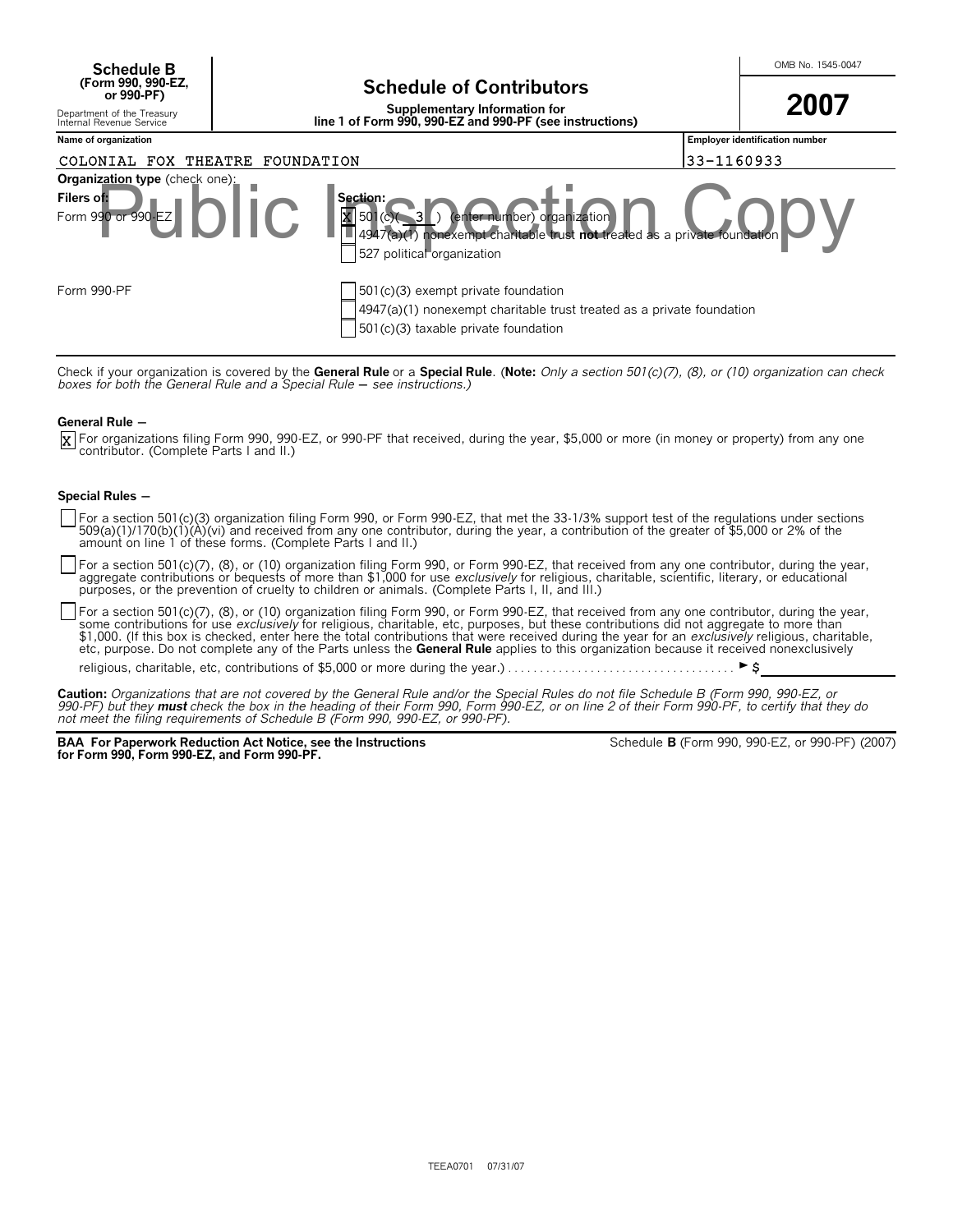| Name of organization | Schedule B (Form 990, 990-EZ, or 990-PF) (2007)  | Page 1                               | of Part I<br>of $1$<br><b>Employer identification number</b> |
|----------------------|--------------------------------------------------|--------------------------------------|--------------------------------------------------------------|
|                      | COLONIAL FOX THEATRE FOUNDATION                  |                                      | 33-1160933                                                   |
| <b>Part I</b>        | <b>Contributors</b> (See Specific Instructions.) |                                      |                                                              |
| (a)<br>Number        | (b)<br>Name, address, and ZIP + 4                | (c)<br>Aggregate<br>contributions    | (d)<br>Type of contribution                                  |
| <b>1ÁÁÁÁ</b>         |                                                  |                                      | <u>AAAAAAAAAAAAAAAAAXAAAAAA</u><br><b>Payroll</b>            |
|                      |                                                  |                                      | Noncash                                                      |
|                      | PITTSBURG<br>KS 66762                            |                                      | (Complete Part II if there<br>is a noncash contribution.)    |
| (a)<br><b>Number</b> | (b)<br>Name, address, and ZIP + 4                | (c)<br>Aggregate<br>contributions    | (d)<br>Type of contribution                                  |
|                      |                                                  |                                      | <u>AAAAAAAAAAAAAAAAAAAAAAAAAAAAAA</u>                        |
|                      |                                                  |                                      | Payroll<br><b>Noncash</b>                                    |
|                      | PITTSBURG<br>KS 66762                            |                                      | (Complete Part II if there<br>is a noncash contribution.)    |
| (a)<br><b>Number</b> | (b)<br>Name, address, and ZIP + 4                | (c)<br>Aggregate<br>contributions    | (d)<br>Type of contribution                                  |
|                      | 3 <b>ÁÁÁÁÁÁÁÁÁÁÁÁÁÁÁÁÁÁÁÁÁÁÁÁÁÁÁÁÁÁÁ</b> Á       |                                      |                                                              |
|                      |                                                  |                                      | Payroll<br><b>Noncash</b>                                    |
|                      | JOPLIN<br>MO 64802                               |                                      | (Complete Part II if there<br>is a noncash contribution.)    |
| (a)<br><b>Number</b> | (b)<br>Name, address, and ZIP + 4                | (c)<br>Aggregate<br>contributions    | (d)<br>Type of contribution                                  |
|                      |                                                  |                                      | <u>AAAAAAAAAAAAAAAAXAAAAAAAAAAAA</u>                         |
|                      |                                                  |                                      | Payroll<br><b>Noncash</b>                                    |
|                      | KS 66762<br> PITTSBURG                           |                                      | (Complete Part II if there<br>is a noncash contribution.)    |
| (a)<br>Number        | (b)<br>Name, address, and ZIP + 4                | (c)<br>Aggregate<br>contributions    | (d)<br>Type of contribution                                  |
|                      | 5 <b>ÁÁÁÁÁÁÁÁÁÁÁÁÁÁÁÁÁÁÁÁÁÁÁÁÁ</b> Á             | AAAAAAAAAAAA <b>AA&amp;AA</b> AAAXAA |                                                              |
|                      |                                                  |                                      | Payroll<br>Noncash                                           |
|                      | KS 66762<br> PITTSBURG                           |                                      | (Complete Part II if there<br>is a noncash contribution.)    |
| (a)<br>Number        | (b)<br>Name, address, and ZIP + 4                | (c)<br>Aggregate<br>contributions    | (d)<br>Type of contribution                                  |
| <u>6 Á</u>           |                                                  |                                      | $\overline{\mathbf{x}}$<br>Person                            |
|                      | AÁAAAAAAAA                                       | ÁÁ10,000.                            | Payroll<br>Noncash                                           |
|                      | KS 66762<br> PITTSBURG                           |                                      | (Complete Part II if there<br>is a noncash contribution.)    |
| <b>BAA</b>           | TEEA0702 07/31/07                                |                                      | Schedule B (Form 990, 990-EZ, or 990-PF) (2007)              |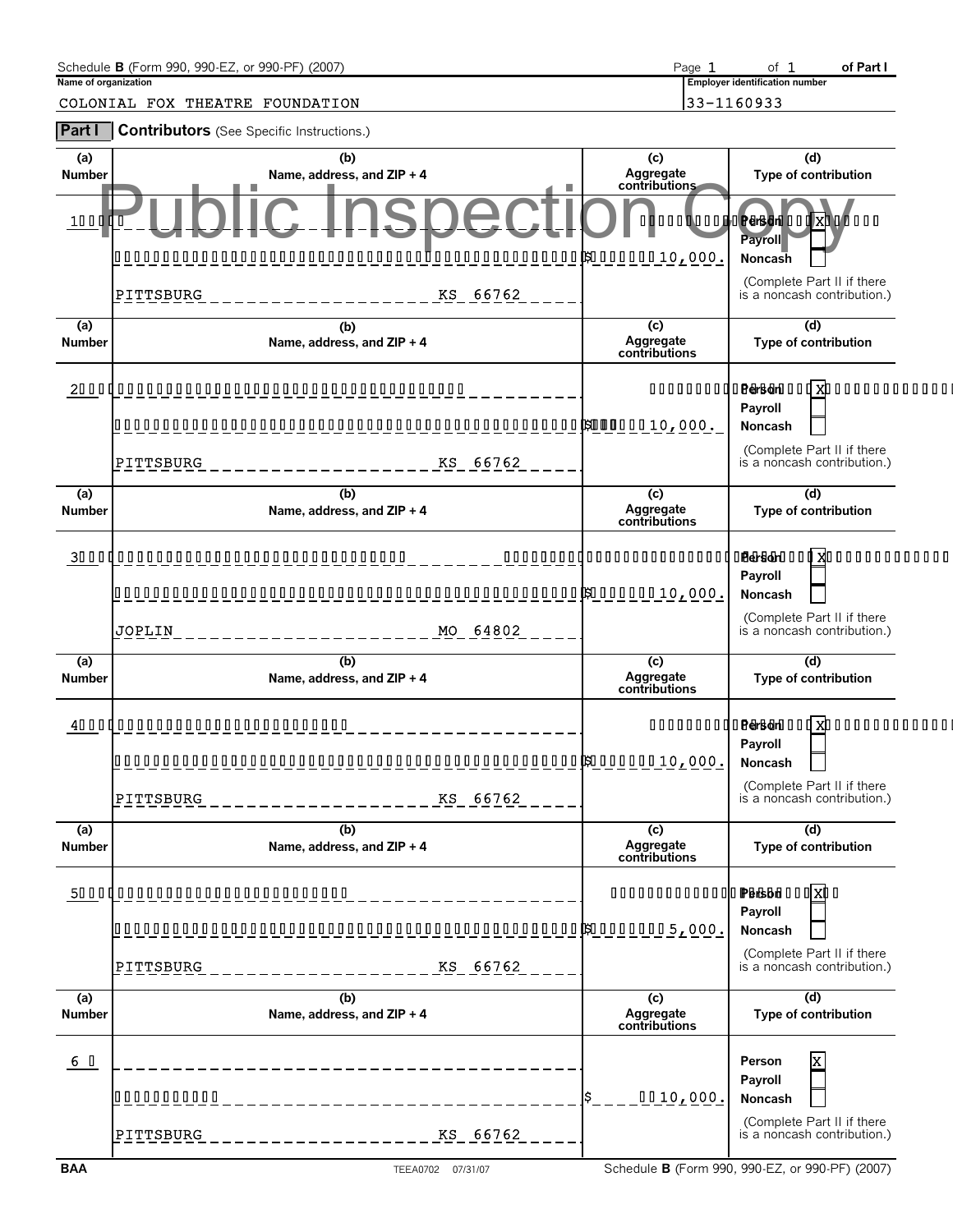| Form 8879-EO                                                                                                                                                                                                                                                                                                                      | OMB No. 1545-1878                                                                                                                                                                                                                                                                                                                                                                                                                                                                                                                                                                                                                                                                                                                                                                                                                                                                                                                                                                                                                                                                                                                                                                                                                                                                                                                                                                                                                                                                                                                                                                                                                                                                                                                                                                                          |                                       |  |  |  |  |  |  |
|-----------------------------------------------------------------------------------------------------------------------------------------------------------------------------------------------------------------------------------------------------------------------------------------------------------------------------------|------------------------------------------------------------------------------------------------------------------------------------------------------------------------------------------------------------------------------------------------------------------------------------------------------------------------------------------------------------------------------------------------------------------------------------------------------------------------------------------------------------------------------------------------------------------------------------------------------------------------------------------------------------------------------------------------------------------------------------------------------------------------------------------------------------------------------------------------------------------------------------------------------------------------------------------------------------------------------------------------------------------------------------------------------------------------------------------------------------------------------------------------------------------------------------------------------------------------------------------------------------------------------------------------------------------------------------------------------------------------------------------------------------------------------------------------------------------------------------------------------------------------------------------------------------------------------------------------------------------------------------------------------------------------------------------------------------------------------------------------------------------------------------------------------------|---------------------------------------|--|--|--|--|--|--|
| Department of the Treasury<br>Internal Revenue Service                                                                                                                                                                                                                                                                            | For calendar year 2007, or fiscal year beginning $\frac{1}{2}$ = $\frac{1}{2}$ = $\frac{1}{2}$ , 2007, and ending $\frac{1}{2}$ = $\frac{1}{2}$ = $\frac{1}{2}$ = $\frac{1}{2}$ = $\frac{1}{2}$ = $\frac{1}{2}$<br>► Do not send to the IRS. Keep for your records.<br>$\triangleright$ See instructions.                                                                                                                                                                                                                                                                                                                                                                                                                                                                                                                                                                                                                                                                                                                                                                                                                                                                                                                                                                                                                                                                                                                                                                                                                                                                                                                                                                                                                                                                                                  | 2007                                  |  |  |  |  |  |  |
| Return ID (20-digit number) ><br>Name of exempt organization<br><b>Employer identification number</b><br>COLONIAL FOX THEATRE FOUNDATION<br>33-1160933<br>Name and title of officer                                                                                                                                               |                                                                                                                                                                                                                                                                                                                                                                                                                                                                                                                                                                                                                                                                                                                                                                                                                                                                                                                                                                                                                                                                                                                                                                                                                                                                                                                                                                                                                                                                                                                                                                                                                                                                                                                                                                                                            |                                       |  |  |  |  |  |  |
| VONNIE CORSINI<br>Part I                                                                                                                                                                                                                                                                                                          | PRESIDENT<br>Tax Return and Return Information (Whole Dollars Only)                                                                                                                                                                                                                                                                                                                                                                                                                                                                                                                                                                                                                                                                                                                                                                                                                                                                                                                                                                                                                                                                                                                                                                                                                                                                                                                                                                                                                                                                                                                                                                                                                                                                                                                                        |                                       |  |  |  |  |  |  |
|                                                                                                                                                                                                                                                                                                                                   | Check the box for the return for which you are using this Form 8879-EO and enter the applicable amount from the return if any. If you check<br>the box on line 1a, 2a, 3a, 4a, or 5a, below, and the amount on that line for the return for which you are filing this form was blank, then leave<br>line 1b, 2b, 3b, 4b, or 5b, whichever is applicable, blank (do not enter -0-). But, if you entered -0- on the return, then enter -0- on the applicable<br>line below. Do not complete more than 1 line in Part I.                                                                                                                                                                                                                                                                                                                                                                                                                                                                                                                                                                                                                                                                                                                                                                                                                                                                                                                                                                                                                                                                                                                                                                                                                                                                                      |                                       |  |  |  |  |  |  |
| 3a Form 1120-POL check here $\ldots$ $\blacktriangleright$    <br>4a Form 990-PF check here $\dots$ , $\blacktriangleright$                                                                                                                                                                                                       | 2a Form 990-EZ check here  ►   b Total revenue, if any (Form 990-EZ, line 9)<br><b>b</b> Tax Based on Investment Income (Form 990-PF, Part VI, line 5)<br>5a Form 8868 check here $\ldots$     b Balance Due (Form 8868, line 3c) $\ldots$ $\ldots$ $\ldots$ $\ldots$ $\ldots$ $\ldots$ $\ldots$                                                                                                                                                                                                                                                                                                                                                                                                                                                                                                                                                                                                                                                                                                                                                                                                                                                                                                                                                                                                                                                                                                                                                                                                                                                                                                                                                                                                                                                                                                           | $2b$<br>$3b$<br>4b<br>5b              |  |  |  |  |  |  |
| <b>Part II</b>                                                                                                                                                                                                                                                                                                                    | Declaration and Signature Authorization of Officer                                                                                                                                                                                                                                                                                                                                                                                                                                                                                                                                                                                                                                                                                                                                                                                                                                                                                                                                                                                                                                                                                                                                                                                                                                                                                                                                                                                                                                                                                                                                                                                                                                                                                                                                                         |                                       |  |  |  |  |  |  |
| funds withdrawal.                                                                                                                                                                                                                                                                                                                 | Under penalties of perjury, I declare that I am an officer of the above organization and that I have examined a copy of the organization's 2007<br>electronic return and accompanying schedules and statements and to the best of my knowledge and belief, they are true, correct, and<br>complete. I further declare that the amount in Part I above is the amount shown on the copy of the organization's electronic return. I consent to<br>allow my intermediate service provider, transmitter, or electronic return originator (ERO) to send the organization's return to the IRS and to<br>receive from the IRS (a) an acknowledgement of receipt or reason for rejection of the transmission, (b) an indication of any refund offset, (c) the<br>reason for any delay in processing the return or refund, and (d) the date of any refund. If applicable, I authorize the U.S. Treasury and its<br>designated Financial Agent to initiate an electronic funds withdrawal (direct debit) entry to the financial institution account indicated in the tax<br>preparation software for payment of the organization's federal taxes owed on this return, and the financial institution to debit the entry to this<br>account. To revoke a payment, I must contact the U.S. Treasury Financial Agent at 1-888-353-4537 no later than 2 business days prior to the<br>payment (settlement) date. I also authorize the financial institutions involved in the processing of the electronic payment of taxes to receive<br>confidential information necessary to answer inquiries and resolve issues related to the payment. I have selected a personal identification<br>number (PIN) as my signature for the organization's electronic return and, if applicable, the organization's consent to electronic |                                       |  |  |  |  |  |  |
| Officer's PIN: check one box only                                                                                                                                                                                                                                                                                                 |                                                                                                                                                                                                                                                                                                                                                                                                                                                                                                                                                                                                                                                                                                                                                                                                                                                                                                                                                                                                                                                                                                                                                                                                                                                                                                                                                                                                                                                                                                                                                                                                                                                                                                                                                                                                            |                                       |  |  |  |  |  |  |
|                                                                                                                                                                                                                                                                                                                                   | I authorize J.D. WILBERT, CPA, LLC ________________________ to enter my PIN<br>33116<br>ERO firm name<br>do not enter all zeros                                                                                                                                                                                                                                                                                                                                                                                                                                                                                                                                                                                                                                                                                                                                                                                                                                                                                                                                                                                                                                                                                                                                                                                                                                                                                                                                                                                                                                                                                                                                                                                                                                                                            | as my signature                       |  |  |  |  |  |  |
| the return's disclosure consent screen.                                                                                                                                                                                                                                                                                           | on the organization's tax year 2007 electronically filed return. If I have indicated within this return that a copy of the return is being filed with<br>a state agency(ies) regulating charities as part of the IRS Fed/State program, I also authorize the aforementioned ERO to enter my PIN on                                                                                                                                                                                                                                                                                                                                                                                                                                                                                                                                                                                                                                                                                                                                                                                                                                                                                                                                                                                                                                                                                                                                                                                                                                                                                                                                                                                                                                                                                                         |                                       |  |  |  |  |  |  |
|                                                                                                                                                                                                                                                                                                                                   | As an officer of the organization, I will enter my PIN as my signature on the organization's tax year 2007 electronically filed return. If I have<br>indicated within this return that a copy of the return is being filed with a state agency(ies) regulating charities as part of the IRS Fed/State<br>program, I will enter my PIN on the return's disclosure consent screen.                                                                                                                                                                                                                                                                                                                                                                                                                                                                                                                                                                                                                                                                                                                                                                                                                                                                                                                                                                                                                                                                                                                                                                                                                                                                                                                                                                                                                           |                                       |  |  |  |  |  |  |
| Officer's signature ▶                                                                                                                                                                                                                                                                                                             | Date $\sim 08/05/2008$                                                                                                                                                                                                                                                                                                                                                                                                                                                                                                                                                                                                                                                                                                                                                                                                                                                                                                                                                                                                                                                                                                                                                                                                                                                                                                                                                                                                                                                                                                                                                                                                                                                                                                                                                                                     |                                       |  |  |  |  |  |  |
| <b>Part III   Certification and Authentication</b>                                                                                                                                                                                                                                                                                |                                                                                                                                                                                                                                                                                                                                                                                                                                                                                                                                                                                                                                                                                                                                                                                                                                                                                                                                                                                                                                                                                                                                                                                                                                                                                                                                                                                                                                                                                                                                                                                                                                                                                                                                                                                                            |                                       |  |  |  |  |  |  |
|                                                                                                                                                                                                                                                                                                                                   |                                                                                                                                                                                                                                                                                                                                                                                                                                                                                                                                                                                                                                                                                                                                                                                                                                                                                                                                                                                                                                                                                                                                                                                                                                                                                                                                                                                                                                                                                                                                                                                                                                                                                                                                                                                                            | 48049712138<br>do not enter all zeros |  |  |  |  |  |  |
| I certify that the above numeric entry is my PIN, which is my signature on the 2007 electronically filed return for the organization indicated<br>above. I confirm that I am submitting this return in accordance with the requirements of Pub. 4163, Modernized e-File (MeF) Information for<br>Authorized IRS e-file Providers. |                                                                                                                                                                                                                                                                                                                                                                                                                                                                                                                                                                                                                                                                                                                                                                                                                                                                                                                                                                                                                                                                                                                                                                                                                                                                                                                                                                                                                                                                                                                                                                                                                                                                                                                                                                                                            |                                       |  |  |  |  |  |  |
| ERO's signature                                                                                                                                                                                                                                                                                                                   | 08/05/2008<br>Date $\blacktriangleright$                                                                                                                                                                                                                                                                                                                                                                                                                                                                                                                                                                                                                                                                                                                                                                                                                                                                                                                                                                                                                                                                                                                                                                                                                                                                                                                                                                                                                                                                                                                                                                                                                                                                                                                                                                   |                                       |  |  |  |  |  |  |
| <b>ERO Must Retain This Form - See Instructions</b><br>Do Not Submit This Form to the IRS Unless Requested To Do So                                                                                                                                                                                                               |                                                                                                                                                                                                                                                                                                                                                                                                                                                                                                                                                                                                                                                                                                                                                                                                                                                                                                                                                                                                                                                                                                                                                                                                                                                                                                                                                                                                                                                                                                                                                                                                                                                                                                                                                                                                            |                                       |  |  |  |  |  |  |
|                                                                                                                                                                                                                                                                                                                                   | <b>BAA For Paperwork Reduction Act Notice, see instructions.</b>                                                                                                                                                                                                                                                                                                                                                                                                                                                                                                                                                                                                                                                                                                                                                                                                                                                                                                                                                                                                                                                                                                                                                                                                                                                                                                                                                                                                                                                                                                                                                                                                                                                                                                                                           | Form 8879-EO (2007)                   |  |  |  |  |  |  |